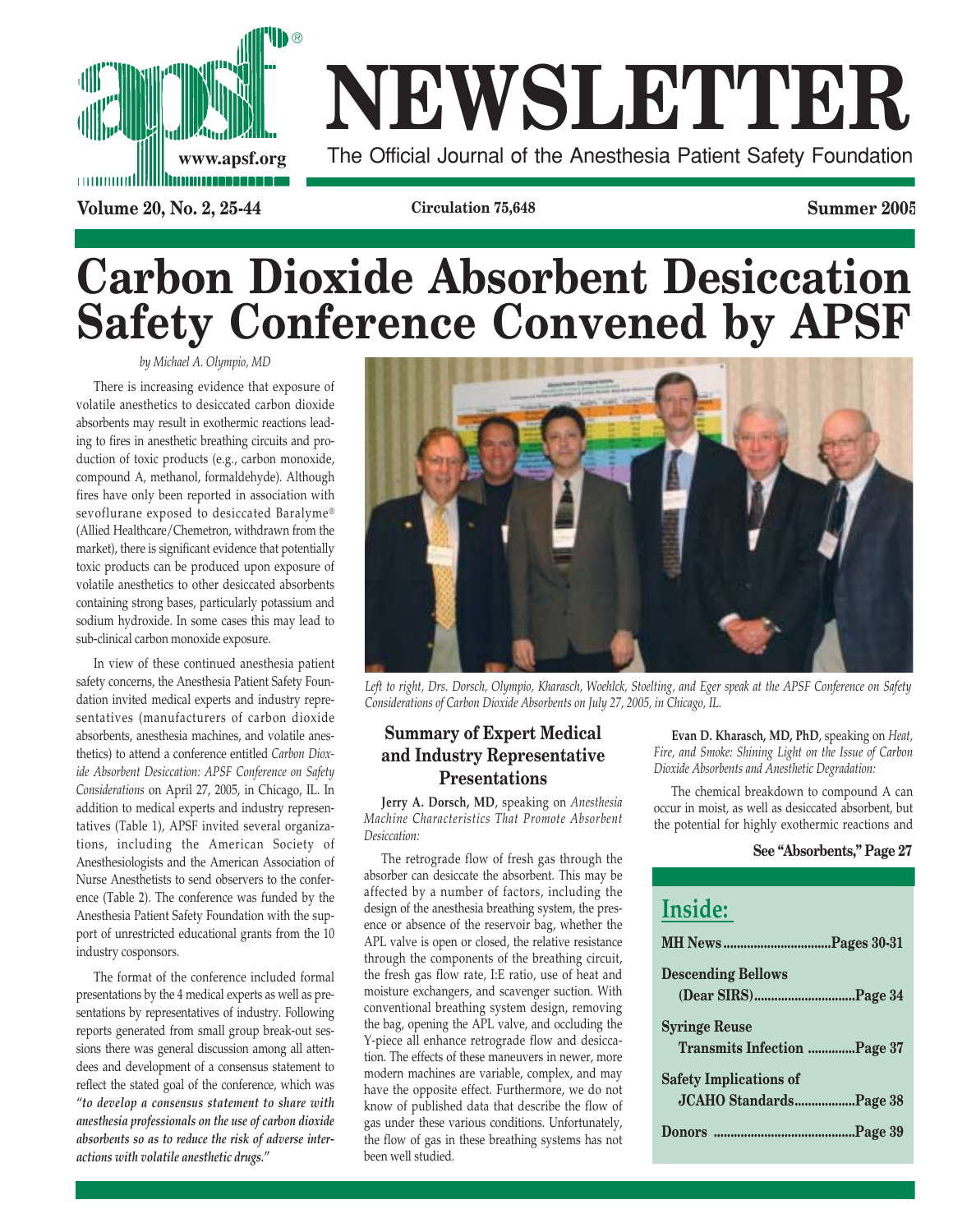### *Boston University Video Honors Dr. Leroy Vandam*

Dr. Leroy Vandam (1914-2004) was a great anesthesiologist, teacher, scientist, author, and artist. His career began in surgery and, under the leadership of Dr. Robert Dripps, became focused on anesthesiology. During his tenure at the Peter Bent Brigham Hospital (now known as Brigham and Women's), Dr. Vandam served as a mentor to Dr. Ellison C. (Jeep) Pierce, who became the founder of the Anesthesia Patient Safety Foundation. In fact, Dr. Vandam assigned Dr. Pierce the topic of "Anesthesia Accidents" to be given as a resident's lecture. Under the directorship of Dr. Rafael Ortega, Boston University Medical Center's Department of Anesthesiology, in conjunction with Anesthesia Associates of Massachuseetts, has honored Dr. Vandam's memory with a wonderful DVD entitled *Leroy D. Vandam, MD: An Anesthesia Journey*. This production illustrates numerous fascinating and historical aspects of Dr. Vandam's career, in the context of the evolution of anesthesia equipment. Safety ramifications of anesthesia equipment are obvious throughout this production. Dr. Vandam's own words and accounts of his experiences are a living history, and highlight his contributions throughout his incredible career. Copies of the DVD can be obtained by contacting the Anesthesia Department at Boston University Medical Center.

Check out the Virtual Anesthesia Machine Website and the APSF Anesthesia Machine Workbook at www.anest.ufl.edu/vam



# **SUPPORT YOUR APSF**

### **Your Donation:**

- **Funds Research Grants**
- **Supports Your** *APSF Newsletter*
- **Promotes Important Safety Initiatives**
- **Facilitates Clinician-Manufacturer Interactions**
- **Supports the Website**

*Please make checks payable to the APSF and mail donations to:*

**Anesthesia Patient Safety Foundation (APSF)** 520 N. Northwest Highway Park Ridge, IL 60068-2573



**The Anesthesia Patient Safety Foundation Newsletter** is the official publication of the nonprofit Anesthesia Patient Safety Foundation and is published quarterly at Wilmington, Delaware. Annual member-ship: Individual - \$100.00, Corporate - \$1,000.00. This and any additional contributions to the Foundation are tax deductible. © Copyright, Anesthesia Patient Safety Foundation, 2005.

The opinions expressed in this *Newsletter* are not necessarily those of the Anesthesia Patient Safety Foundation or its members or board of directors. Validity of opinions presented, drug dosages, accuracy, and completeness of content are not guaranteed by the APSF.

#### **APSF Executive Committee:**

Robert K. Stoelting, MD, President; Jeffrey B. Cooper, PhD, Executive Vice President; George A. Schapiro, Executive Vice President; David M. Gaba, MD, Secretary; Casey D. Blitt, MD, Treasurer; Sorin J. Brull, MD; Robert A. Caplan, MD; Nassib G. Chamoun; Robert C. Morell, MD; Michael A. Olympio, MD; Richard C. Prielipp, MD.

#### **Newsletter Editorial Board:**

Robert C. Morell, MD, Editor; Sorin J. Brull, MD; Joan Christie, MD; Jan Ehrenwerth, MD; John H. Eichhorn, MD; Regina King; Lorri A. Lee, MD ; Rodney C. Lester, PhD, CRNA; Glenn S. Murphy, MD; Denise O'Brien, BSN, RN; Karen Posner, PhD; Keith Ruskin, MD; Wilson Somerville, PhD; Jeffery Vender, MD.

Address all *general, membership, and subscription* correspondence to:

**Administrator, Deanna Walker Anesthesia Patient Safety Foundation Building One, Suite Two 8007 South Meridian Street Indianapolis, IN 46217-2922**

**e-mail address: apsfoffice@aol.com**

#### **FAX: (317) 888-1482**

Address *Newsletter* editorial comments, questions, letters, and suggestions to:

**Robert C. Morell, MD Editor,** *APSF Newsletter*

*c/o Addie Larimore, Editorial Assistant* **Department of Anesthesiology Wake Forest University School of Medicine 9th Floor CSB Medical Center Boulevard Winston-Salem, NC 27157-1009**

**e-mail: apsfeditor@yahoo.com**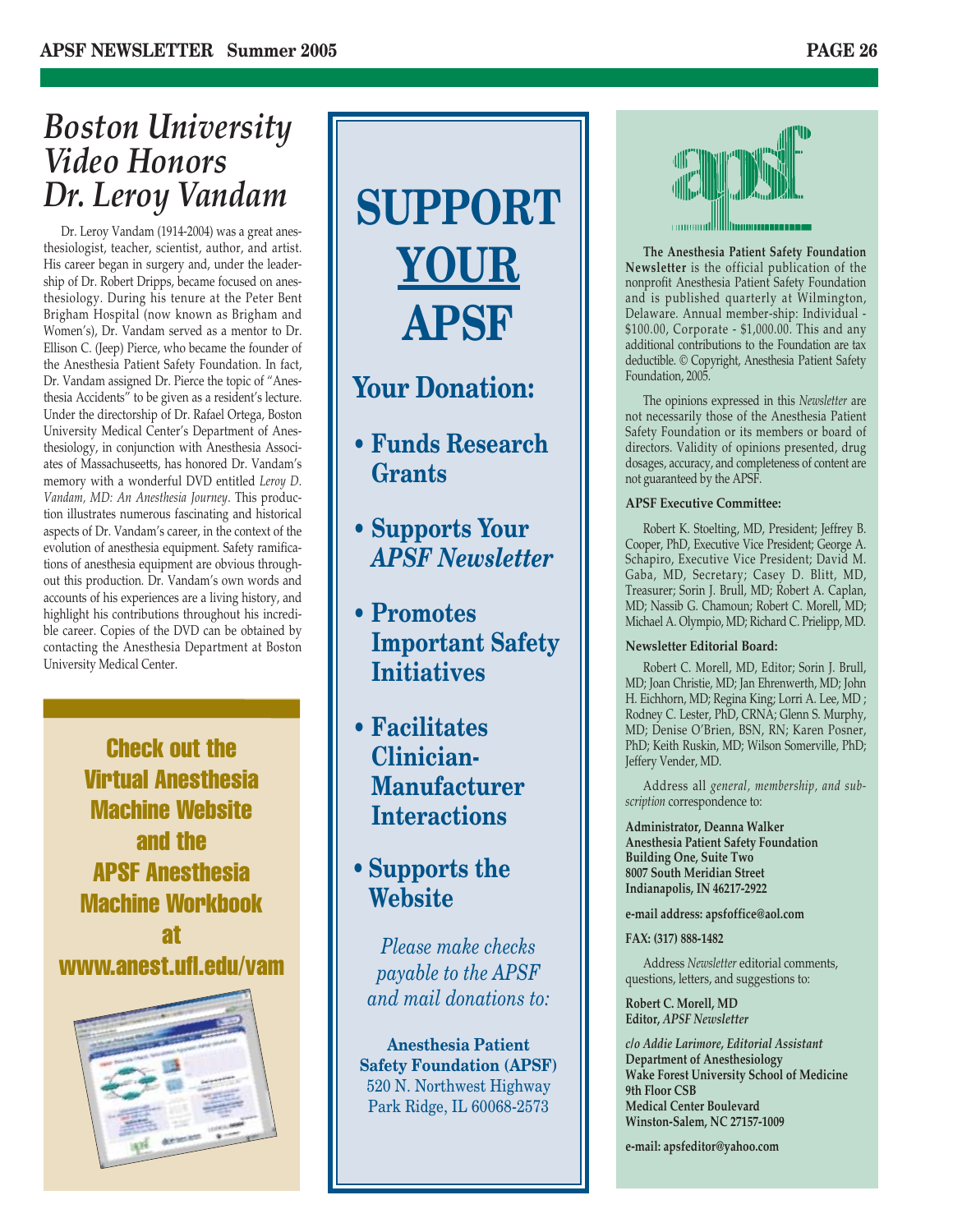# **Experts Review Absorbent Fundamentals**

fires with sevoflurane (liberating carbon monoxide, formaldehyde, and methanol) only occurs in desiccated absorbent and is enhanced by the type and quantity of strong base (KOH>NaOH). The renal effects of compound A formation under low flow sevoflurane anesthesia have been extensively evaluated in surgical patients and found to have no clinically significant adverse effects. The breakdown of desflurane, enflurane, and isoflurane (in descending order of magnitude) to carbon monoxide, requires desiccated absorbent and is also enhanced by strong base, and particularly Baralyme®. Baralyme® and Drägersorb® 800 produce more carbon monoxide than Drägersorb® 800 Plus (Dräger Medical, Inc.), Intersorb® and Spherasorb® (Intersurgical Ltd.), in descending order and with descending amounts of strong base. Clinical effects of carbon monoxide exposure have been described, but they may be concealed by post-anesthetic effects and cannot be detected by pulse oximetry. Fires have been reported in the USA with sevoflurane only and desiccated Baralyme®. However, cases of extreme heat associated with desiccated sodalime have also been reported in Europe. Dr. Kharasch strongly advocated the conversion to, and use of only carbon dioxide absorbents that do not contain strong base.

#### **Harvey J. Woehlck, MD,** speaking on *Monitoring for Desiccation and Carbon Monoxide:*

The production of carbon monoxide is greater with desiccated KOH absorbents than with desiccated NaOH absorbents, and is proportional to base concentration. By-products of sevoflurane include carbon monoxide, formaldehyde, methanol, methyl formate, dimethoxymethane, and perhaps hydrogen gas at high temperatures. [The relative ability of these by-products versus other combustible materials, such as plastics or gaskets, to serve as a fuel in a high heat oxygen-enriched environment is not known.] Desiccation of traditional absorbent and its production of carbon monoxide cannot be detected with routine anesthetic monitors. The blue-violet discoloration of traditional absorbents typically indicates exhaustion, and not desiccation. Rapid discoloration might also indicate *degradation* of the anesthetic agent. One absorbent (Amsorb® Plus, Armstrong Medical) does change color with desiccation, as desiccation is expected to occur with absorbent exhaustion. Diagnosing carbon monoxide toxicity is difficult with its indiscriminate and nondiagnostic symptoms of confusion, nausea, dyspnea, headaches, and dizziness that might also be symptoms of anesthetic emergence. Studies show that total cessation of carbon monoxide production cannot be achieved despite implementation of antidesiccation strategies. Monitoring of carbon monoxide gas in the circuit is currently possible with more sophisticated and more expensive detectors, and carboxyhemoglobin monitoring is available through co-oximetry, but is not routinely assessed.

**"Absorbents," From Page 25** could clarify the issues and make recommendations and make recommendations that can detect trifluoromethane, an intermediate byproduct of isoflurane and desflurane. Volatile agents are not known to react with, or to produce compound A or carbon monoxide from  $Ca(OH)_{2}$ , LiOH, or  $Ba(OH)_{2}$ ; however, theoretical chemistry provides for the potential reactivity of  $Ba(OH)_2$ .

> **Edmond I Eger, II, MD**, speaking on *Thoughts on Untoward Absorbent-Anesthetic Interactions:*

> The production of compound A and carbon monoxide arises from the action of the strong bases KOH and NaOH [and perhaps  $Ba(OH)_2$ ] on potent inhaled anesthetics. Compound A (implicated as a potential nephrotoxin) is produced in moist or desiccated absorbents with sevoflurane only. Carbon monoxide is only produced with desiccated absorbents, most with Baralyme® acting upon desflurane. Fires are known to occur only in the combination of sevoflurane and desiccated Baralyme®. Desiccated absorbents without KOH or  $Ba(OH)_{2}$ , and with lesser amounts of NaOH, produce less heat and no fires, and dramatically less carbon monoxide or compound A. There is general recognition that all untoward events are rare and preventable at modest cost. Dr. Eger further stated that the production of toxic products can be eliminated through the use of absorbents containing only  $Ca(OH)<sub>2</sub>$  with catalysts such as  $CaCl<sub>2</sub>$  or  $CaSO<sub>4</sub>$ .

#### **Industry Representative Comments**

Industry representatives provided summary information on foundational topics. They appreciated the significance of a conference that would bring together a core group of professionals who to clinicians, manufacturers, and regulatory or insurance agencies alike. They agreed that clinicians need simple and straightforward consensus advice on how to promote patient safety.

The chemical cycle of soda lime production, absorption of carbon dioxide, and regeneration of chalk was reviewed (see Figure 1). Chalk (calcium carbonate or  $CaCO<sub>3</sub>$ ) is converted to lime (calcium oxide or CaO), while slaking with water converts lime to slaked lime (calcium hydroxide or  $Ca(OH<sub>2</sub>)$ . Gaseous carbon dioxide (in solution with water) reacts slowly with  $Ca(OH)_{2}$ . Therefore, "soda" lime was created with the addition of the catalyst sodium hydroxide. This hydroxyl ion (OH- ) reacts with carbon dioxide producing bicarbonate (HCO<sub>3</sub><sup>-</sup>), which then has strong affinity for  $Ca(OH)_{2}$ , recreating chalk and regenerating the hydroxyl (OH<sup>-</sup>) catalyst. Other formulations of absorbent do not rely upon strong base to catalyze the reaction, but instead are using substances such as CaCl<sub>2</sub> or CaSO<sub>4</sub>.

Numerous brands and formulations of absorbent are listed in Table 3. All contain a high concentration of  $Ca(OH)_{2}$ . Discrepancies regarding their content exist in the literature. For example, legacy formulations of Sodasorb® (W. R. Grace and Company) had KOH, with NaOH below 4%. Current formulations have no KOH and the NaOH concentration is 3.7%. Sodalime variations also exist. Absorbent manufacturers have already developed products that produce insignificant or no compound A or carbon monoxide, whether moist or desiccated. They also produce minimal heat and minimally *ad*sorb volatile agents.

#### **See "Absorbents," Next Page**



*Figure 1: The Soda Lime Cycle, courtesy of Dr. Michael Clarke, Molecular Products*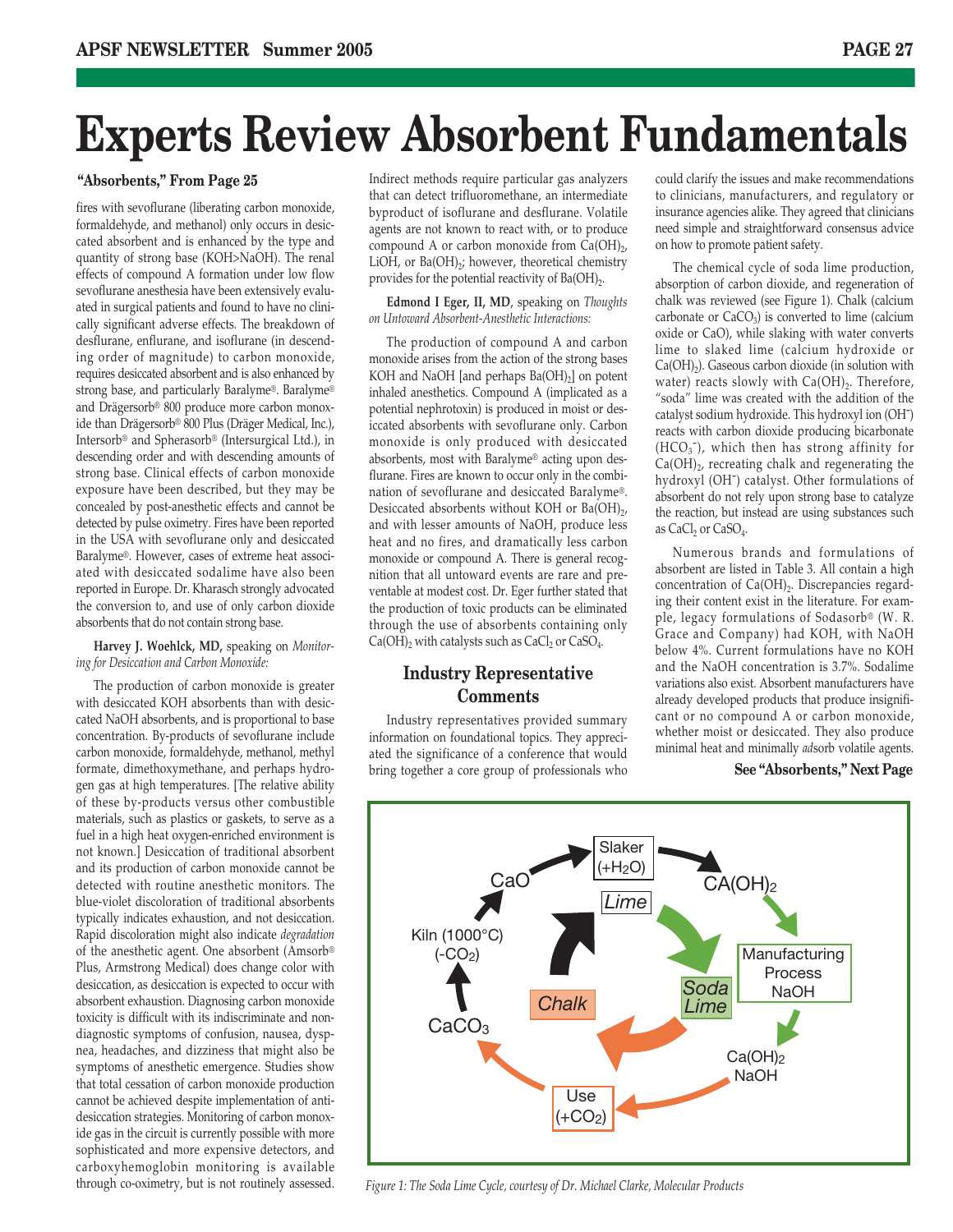# **Consensus Statement Agreed Upon**

#### **"Absorbents," From Preceding Page**

One absorbent provides a graded and permanent colorimetric indicator of both expected desiccation and exhaustion (Amsorb® Plus, Armstrong Medical Ltd.), while another (Spherasorb®, Intersurgical Ltd.) contains a substance that delays the total desiccation of the absorbent. Reducing by-products to negligible levels does not require strong-base-free absorbents.

The incidence of patient exposure to carbon monoxide is unknown. ECRI, Abbott Laboratories, and other investigators have already published recommendations to minimize the risk of unintended desiccation of absorbents. Anesthesia machine manufacturers are aware that fresh gas flow through modern and unique breathing circuits may promote desiccation of absorbent in different ways. Clinicians are directed to those resources for detailed information.

Monitoring absorbent temperature is one potentially useful adjunct, but the critical location of the probe and the quantity of heat that is worrisome have not been clearly identified. Temperature is elevated during normal carbon dioxide absorption reactions, and varies widely throughout the absorbent. Furthermore, carbon monoxide can still be produced at temperatures that might otherwise be associated with normal absorption. Relative humidity of the gas flowing out of the absorbent may be directly related to, and therefore indicate, its moisture content. Simple (home) devices to measure carbon monoxide are disrupted in the presence of volatile agents, but more sophisticated monitors are available. Some desiccated absorbents will continue to absorb carbon dioxide; therefore, the presence of an acceptable capnographic waveform should not be taken as confirmation that the breathing gas is free from carbon monoxide. Alternatively, an elevated baseline of inspired carbon dioxide on the capnogram should alert the clinician to the possibility of desiccation and/or exhaustion.

#### **Consensus Statement**

At the conclusion of this conference, attendees were asked to again consider the goal of the conference, *"to develop a consensus statement to share with anesthesia professionals on the use of carbon dioxide absorbents so as to reduce the risk of adverse interactions with volatile anesthetic drugs,"* and make appropriate recommendations. Based on those responses, the APSF drew the following conclusions:

**The APSF recommends use of carbon dioxide absorbents whose composition is such that exposure to volatile anesthetics does not**

#### **Table 1. Invited Medical Experts, APSF, and Industry Representatives**

| <b>Medical Experts</b>                                                                                                                                                                                                                           |                                                                                                                                                                                                                                                        |  |  |  |  |
|--------------------------------------------------------------------------------------------------------------------------------------------------------------------------------------------------------------------------------------------------|--------------------------------------------------------------------------------------------------------------------------------------------------------------------------------------------------------------------------------------------------------|--|--|--|--|
| Jerry A. Dorsch, MD<br>Jacksonville, FL                                                                                                                                                                                                          | Edmond I Eger, II, MD<br>Professor of Anesthesiology<br>University of California, San Francisco, CA                                                                                                                                                    |  |  |  |  |
| Evan D. Kharasch, MD, PhD<br>Professor of Anesthesiology<br>University of Washington School of Medicine<br>Seattle, WA                                                                                                                           | Harvey J. Woehlck, MD<br>Professor of Anesthesiology<br>Medical College of Wisconsin<br>Milwaukee, WI                                                                                                                                                  |  |  |  |  |
| Anesthesia Patient Safety Foundation                                                                                                                                                                                                             |                                                                                                                                                                                                                                                        |  |  |  |  |
| Robert C. Morell, MD<br>Editor, APSF Newsletter                                                                                                                                                                                                  | Michael A. Olympio, MD<br>Chair, APSF Committee on Technology<br>Co-moderator of Conference                                                                                                                                                            |  |  |  |  |
| George A. Schapiro<br><b>Executive Vice President</b>                                                                                                                                                                                            | Robert K. Stoelting, MD<br>President<br>Co-moderator of Conference                                                                                                                                                                                     |  |  |  |  |
| <b>Industry Representatives</b>                                                                                                                                                                                                                  |                                                                                                                                                                                                                                                        |  |  |  |  |
| Drug and Equipment Manufacturers<br>Randall D. Ostroff, MD (Abbott Laboratories)<br>Raul A. Trillo, Jr., MD (Baxter Healthcare)<br>Christoph Manegold (Datascope)<br>Juergen-Ralf Lange (Dräger Medical)<br>Michael Mitton, CRNA (GE Healthcare) | Carbon Dioxide Absorbent Manufacturers<br>Dr. Ciarán Magee (Armstrong Medical, Ltd.)<br>Dr. Michael Clarke (Molecular Products, Ltd.)<br>Mike Holder (Intersurgical, Ltd.)<br>Eldon P. Rosentrater (Allied Healthcare)<br>Jeffrey H. Mack (W.R. Grace) |  |  |  |  |

**result in significant degradation of the volatile anesthetic.**

**The APSF further recommends that there should be institutional, hospital, and/or departmental policies regarding steps to prevent desiccation of the carbon dioxide absorbent should they choose conventional carbon dioxide absorbents that may degrade volatile anesthetics when absorbent desiccation occurs.**

In such circumstances of using absorbents that may degrade volatile anesthetics, conference attendees generally agreed that users could take the following steps, consistent with ECRI recommendations:

- 1. Turn off all gas flow when the machine is not in use.
- 2. Change the absorbent regularly, on Monday morning for instance.
- 3. Change absorbent whenever the color change indicates exhaustion.
- 4. Change all absorbent, not just 1 canister in a 2 canister system.
- 5. Change absorbent when uncertain of the state of hydration, such as if the fresh gas flow has been left on for an extensive or indeterminate time period.
- 6. If compact canisters are used, consider changing them more frequently.

There was also support for the APSF to create an "Expert Task Force" to define further the characteristics of carbon dioxide absorbents that do not significantly degrade volatile anesthetics.

*Dr. Olympio is Professor of Anesthesiology, former Director and Founder of the Patient Simulation Laboratory, and former Vice Chair for Education for the Department of Anesthesiology at Wake Forest University School of Medicine in Winston-Salem, NC. He is also Chair of the APSF Committee on Technology and serves on the APSF Executive Board as well.*

#### **Recommended References**

- 1. Holak EJ, Mei DA, Dunning MB III, et al. Carbon monoxide production from sevoflurane breakdown: modeling of exposures under clinical conditions. *Anesth Analg* 2003;96:757-64.
- 2. Olympio MA, Morell RC. Canister fires become a hot safety concern. *APSF Newsletter* 2003-04;18:45, 47-8.
- 3. Fatheree RS, Leighton BL. Acute respiratory distress syndrome after an exothermic Baralyme-sevoflurane reaction. *Anesthesiology* 2004;101:531-3.
- 4. Wu J, Previte JP, Adler E, et al. Spontaneous ignition, explosion, and fire with sevoflurane and barium hydroxide lime. *Anesthesiology* 2004;101:534-7.

#### $See "Absorbents," Next Page$

Editor's Note: There is not uniform agreement among experts as to the specific types and amounts of degradation products that may form when volatile anesthetics are exposed to desic*cated absorbents that contain significant amounts of KOH and NaOH. Hence, no specific conclusions can be drawn from this conference about the relative contribution of any specific degradation product or circuit material [including plastics] as a combustible fuel in a high heat, oxygen-enriched environment.*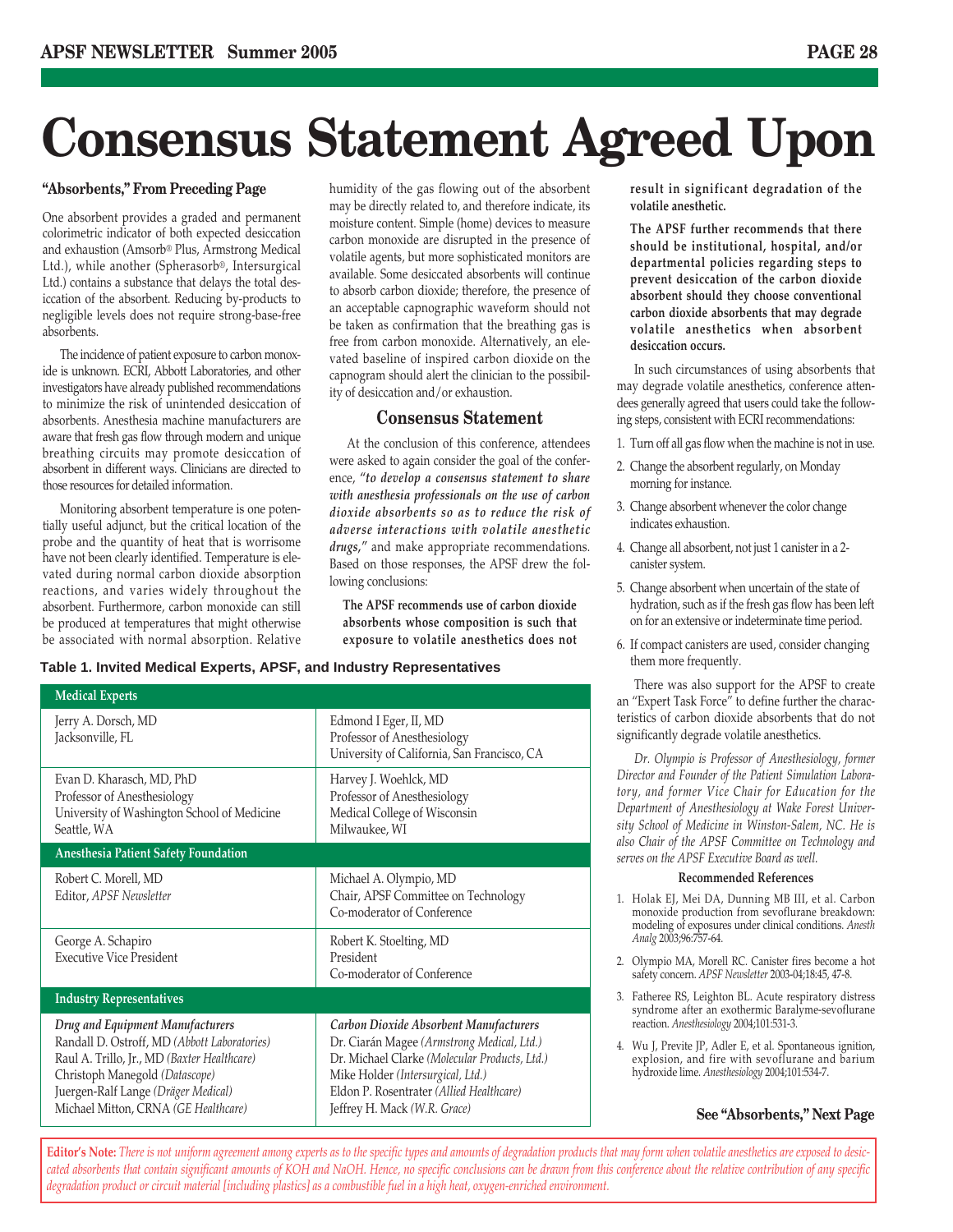### **Absorbent Composition Summarized for Conference**

#### **"Absorbents," From Preceding Page**

- 5. Castro BA, Freedman LA, Craig WL, Lynch C III. Explosion within an anesthesia machine: Baralyme, high fresh gas flows and sevoflurane concentration. *Anesthesiology* 2004;101:537-9.
- 6. Woehlck HJ. Sleeping with uncertainty: anesthetics and desiccated absorbent. *Anesthesiology* 2004;101:276-8.
- 7. Knolle E, Heinze G, Gilly H. Small carbon monoxide formation in absorbents does not correlate with small carbon dioxide absorption. *Anesth Analg* 2002;95:650-5.
- 8. Woehick HJ, Dunning M III, Nithipatikom K, et al. Mass spectrometry provides warning of carbon monoxide exposure via trifluoromethane. *Anesthesiology* 1996;84:1489-93.
- 9. "Dear Health Care Professional" Ultane® (sevoflurane) letter from Abbott Laboratories, November 17, 2003. Available at: www.fda.gov/medwatch/SAFETY/2003/ Ultane\_deardoc.pdf. Accessed June 27, 2005
- 10. Anesthesia carbon dioxide absorber fires. *Health Devices* 2003;32:436-40.
- 11. Hazard update: revised recommendation for "Anesthesia carbon dioxide absorber fires" (published November 2003). *Health Devices* 2003;32:487.

#### **Table 2. Invited Observers**

| <b>Invited Observers</b> |  |
|--------------------------|--|
|                          |  |
|                          |  |
|                          |  |
|                          |  |
|                          |  |
|                          |  |
|                          |  |
|                          |  |
|                          |  |
|                          |  |
|                          |  |
|                          |  |
|                          |  |
|                          |  |
|                          |  |
|                          |  |
|                          |  |
|                          |  |
|                          |  |
|                          |  |
|                          |  |
|                          |  |

#### **Table 3. Absorbent Comparisons**

*This table was formulated based on information supplied by the various manufacturers. The APSF assumes no responsiblity for variations in, or deviations from the formulations that are represented in this table. The table is supplied for educational and conceptual purposes.*

| Company                               | <b>Product Name</b>              | H <sub>2</sub> O <sub>0</sub> | NaOH%       | KOH <sub>%</sub> | $Ca(OH)_{2}$ % | <b>Significant Other</b> | <b>US Availability</b> |
|---------------------------------------|----------------------------------|-------------------------------|-------------|------------------|----------------|--------------------------|------------------------|
| <b>Allied Healthcare/Chemetron</b>    | <b>Baralyme<sup>®</sup></b>      | $11.0 - 16.0$                 | 0.0         | < 5              | 73             | $Ba(OH)_{2}$             | No longer              |
| <b>Allied Healthcare</b>              | *Carbolime™                      | $12.0 - 19.0$                 | 3           | 0.0              | $>75$          |                          | <b>Yes</b>             |
| W.R. Grace and Company                | Sodasorb <sup>®</sup>            | $15.0 - 17.0$                 | 3.7         | —                | $50 - 100$     |                          | Yes                    |
| Intersurgical Ltd.                    | Intersorb Plus <sup>®</sup>      | $13.5 - 17.5$                 | 2.6         | 0.0              | 81             |                          | Yes                    |
| Intersurgical Ltd.                    | Spherasorb®                      | $13.5 - 17.5$                 | 1.3         | 0.0              | 78             | 4% Zeolite               | Yes                    |
| Intersurgical Ltd.                    | LoFloSorb®                       | $13.5 - 17.5$                 | 0.0         | 0.0              | 78             | 6.5% Silica              | Yes                    |
| Armstrong Medical Ltd.                | Amsorb <sup>®</sup>              | $13.5 - 16.5$                 | 0.0         | 0.0              | $79 - 82$      | CaCl <sub>2</sub>        | No longer              |
| Armstrong Medical Ltd.                | Amsorb <sup>®</sup> Plus         | $13.0 - 18.0$                 | 0.0         | 0.0              | >80            | CaCl <sub>2</sub>        | Yes                    |
| Dräger Medical, Inc.                  | Drägersorb <sup>®</sup> 800      |                               | $~^{\sim}2$ | $~\sim$ 3        |                |                          | No longer              |
| Dräger Medical, Inc.                  | Drägersorb <sup>®</sup> 800 Plus | ~16                           | $1 - 3$     | <b>NA</b>        | $75 - 83$      |                          | <b>Yes</b>             |
| Dräger Medical, Inc.                  | Drägersorb <sup>®</sup> Free     | $14 - 18$                     | $0.5 - 2$   | <b>NA</b>        | $74 - 82$      | CaCl <sub>2</sub>        | <b>Yes</b>             |
| Airgast/Molecular Products            | Sodalime                         |                               | < 3.5       | 2.6              | >80            |                          | <b>Yes</b>             |
| <b>Molecular Products</b>             | <b>Sofnolime®</b>                | $12 - 19$                     | < 3.5       | 0.0              |                |                          | No <sup>‡</sup>        |
| <b>GE Medicalt/Molecular Products</b> | Medisorb™                        |                               | < 3.5       | 0.0              |                |                          | <b>Yes</b>             |

\*Manufactured by Molecular Products

†Distributor of product manufactured by Molecular Products.

‡Not available in US market as a medical product, although diving and military grades are available in the US. Medical grade is available outside US.

More than one manufacturer reported variable absorption capacity based on cannister design, shape, volume FGF, hydration, and carbon dioxide concentration. Nearly all reported price variability dependent upon marketing and type of fill.

**The APSF continues to accept and appreciate contributions.** 

*Please make checks payable to the APSF and mail donations to:*

**Anesthesia Patient Safety Foundation (APSF),** 520 N. Northwest Highway, Park Ridge, IL 60068-2573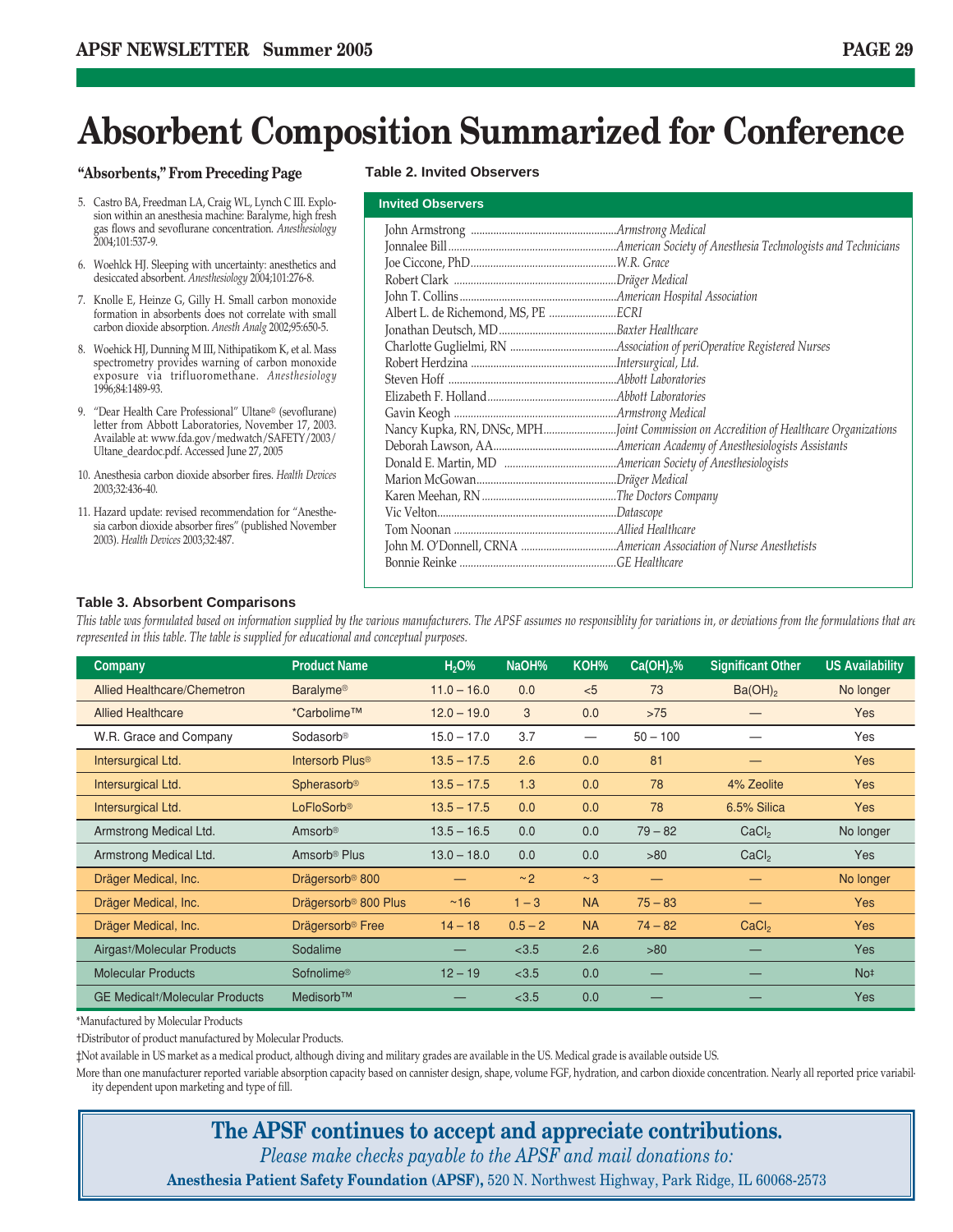### **Malignant Hyperthermia Syndrome: From Barnyard to Molecular Genetics Laboratory**

#### *by Henry Rosenberg, MD, CPE*

Drs. M.A. Denborough and R.R. Lovell first formally described the syndrome we know today as malignant hyperthermia (MH) in a Letter to the Editor of *Lancet* titled "Anaesthetic Deaths in a Family" in 1960. They described a near fatality in a patient with a family history of deaths in apparently healthy individuals during or shortly after anesthesia. Once the syndrome was described, rapid progress was made in describing how, in certain individuals, anesthetic gases and succinylcholine could precipitate muscle rigidity, myonecrosis, acidosis, hyperthermia, and death. Families from all parts of the world were reported with this syndrome, which apparently followed an autosomal dominant inheritance pattern.

A major advance in the understanding of the pathomechanism of MH was the demonstration that various swine breeds develop a similar set of clinical signs, often in the absence of anesthesia, termed "Porcine Stress Syndrome" or "Pale, Soft Exudative Pork Syndrome." The pig model is similar in many ways to human MH, but different in others. Nevertheless it helped in the understanding of the clinical presentations of MH and in the demonstration of the efficacy of dantrolene in reversing the clinical signs of MH.

From the 1970s to the present, investigators in the United States, Europe, Australia, New Zealand, Japan, and South Africa enhanced our knowledge of the clinical description of MH, the characterization and standardization of the muscle biopsy contracture test, the demonstration of defective intracellular calcium flux in MH, and the differentiation of MH from other syndromes.

When the molecular genetic era dawned in the 1980s, several groups began the investigation of the molecular genetic defects responsible for MH. Using the pig model, David MacLennan's group at the University of Toronto was the first to demonstrate a consistent mutation in the gene that elaborates the ryanodine receptor in skeletal muscle (RYR-1). However, in humans it was soon apparent that many other mutations (the count at present is 23) in that gene and in others are causal for MH. In those patients with a positive halothane-caffeine contracture test for MH, approximately 30% of such patients were shown to harbor one of 15-20 known RYR-1 mutations. The good news is that the specificity of the mutation analysis is close to 100% in families at risk to MH.

The adaptation of mutation detection to clinical diagnostic testing started a few years ago in Europe. Guidelines for testing have been published by the European MH group (www.emhg.org).

In the spring of 2005, Prevention Genetics, a company located in Marshfield, WI, began offering molecular genetic testing for MH in the US. The laboratory is CLIA and CAP certified.

There are several important issues to bear in mind when considering referral of a patient for MH testing by molecular techniques. First, the test is not a screening test. The sensitivity of the test in a population of patients with a positive contracture test is somewhere between 30 and 40%. Second, the absence of a mutation does not rule out MH susceptibility. Third, a referral for testing should be made only by a physician or genetic counselor. Fourth, a blood sample is all that is required for testing. Fifth, the test does not replace the contracture test. Because of the limited sensitivity of the genetic test, those without a mutation should be referred for contracture testing to determine MH susceptibility since the caffeine halothane test is very sensitive. And sixth, if one of the known mutations for MH is found in a family member, other family members with that mutation are MH susceptible for certain and may bypass the contracture test.

#### **Who Should Be Referred for Testing?**

- A. Those patients with a positive caffeine halothane test or a confirmed clinical episode of MH.
- B. Those with an identified mutation as part of a research protocol.
- C. Family members of these patients listed above should also be considered for genetic testing after discussion with a biopsy center director or a genetic counselor.

Patients with a positive caffeine halothane test will first have their DNA assessed for the presence of 17 known mutations at a cost of about \$790. If one of the mutations is found, that mutation may be sought in specimens from family members. The cost for the assay for a specific mutation is about \$200. Reimbursement for such testing is dependent on the specific insurance company. Although not required, genetic counseling is advised for those undergoing genetic testing.

#### **What Are the Advantages of the Genetic Test?**

Genetic testing will avoid the use of the invasive muscle biopsy contracture test. As such, it is less expensive than the contracture test and does not carry the morbidity of the muscle biopsy. Another advantage of such testing (in some cases) is the clarification of the likelihood that a perioperative morbidity or mortality is related to MH, since the DNA analysis may be performed on preserved tissue samples.

It is clear that with time, the sensitivity of the test will improve significantly. In an individual this may not require a repeat sample since the DNA

analysis is based on sequencing the hot spots of the gene, and DNA variants of undetermined significance at this point may turn out to be causal for MH with further investigation.

Patients and physicians are urged to provide the North American MH Registry with a detailed clinical history in order to advance the understanding of the relation between clinical events and the molecular genetics of MH. Appropriate forms are available for this purpose by contacting the Registry (www.mhreg.org). The Registry database and collection vehicle are approved by the IRB of the University of Pittsburgh Medical Center and are in full compliance with regulations for protection of confidential medical information.

The MHAUS board and Professional Advisory Council and hotline consultants are very pleased with the introduction of genetic testing for MH in North America. Nevertheless, we realize that this is just the first step in devising a highly sensitive, specific, minimally invasive diagnostic test for MH. We also expect that other laboratories will offer clinical genetic testing for MH in the near future.

Further information on the test, including Frequently Asked Questions, may be found on the MHAUS website (www.mhaus.org) or by contacting MHAUS directly.

*Dr. Rosenberg is President of the Malignant Hyperthermia Association of the United States (MHAUS) and Director of the Department of Medical Education and Clinical Research at the St. Barnabas Medical Center in Livingston, NJ. He is also a Professor of Anesthesiology at Mt. Sinai School of Medicine, NY.*

**Contact** 

**Information**

Anesthesia Patient Safety Foundation Building One, Suite Two 8007 South Meridian Street Indianapolis, IN 46217-2922

President: Robert K. Stoelting, MD Administrator: Deanna M. Walker

Please address all inquires by email (apsfoffice@aol.com) or facsimile (317-888-1482).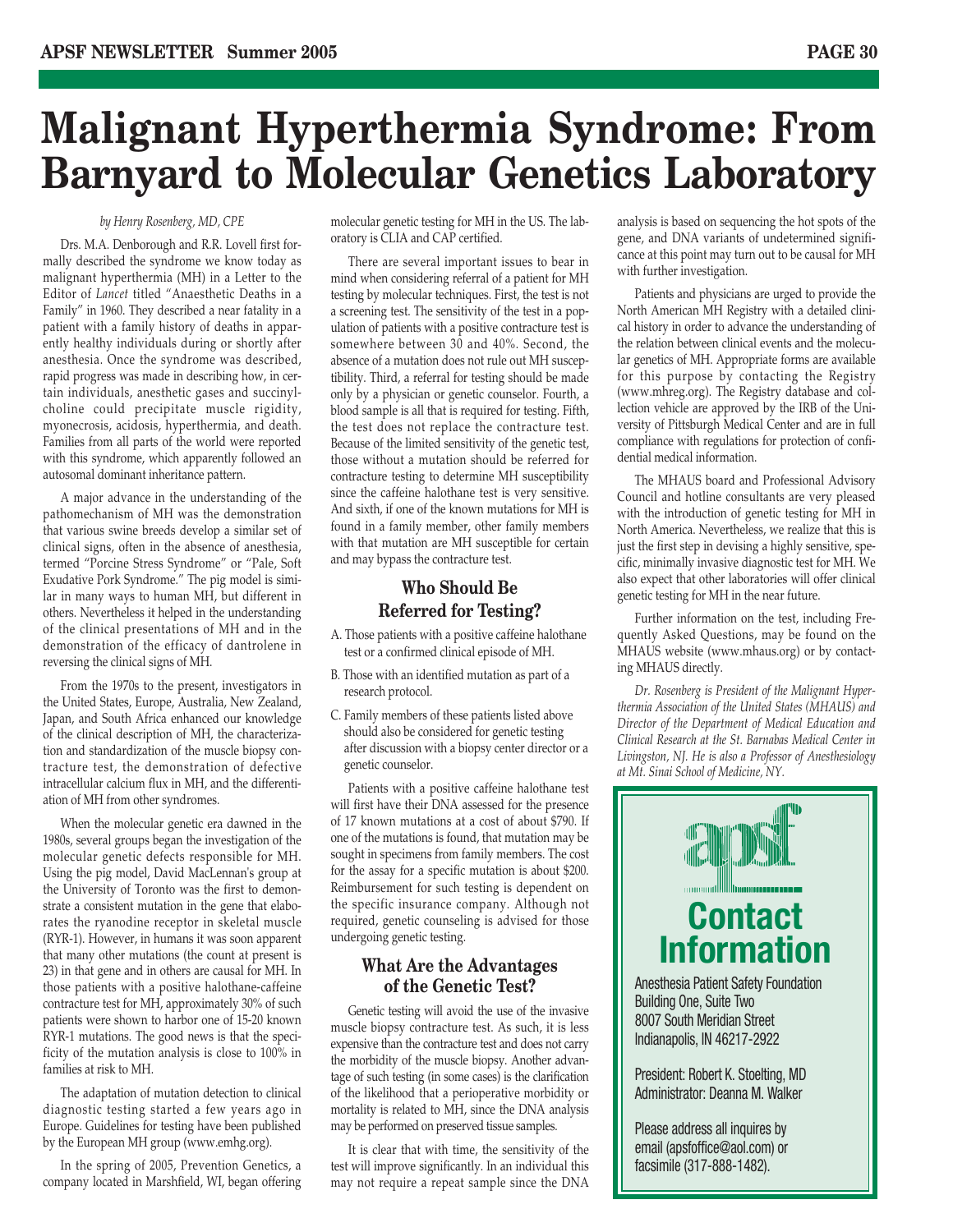# **MHAUS Reports 3 Unique Cases of Hyperkalemic Cardiac Arrest**

*by Henry Rosenberg, MD, CPE, Arjunan Ganesh, MD, Albert J. Saubermann, MD, and Susan C. Nicolson, MD*

The Malignant Hyperthermia Association of the United States (MHAUS) is a patient advocacy organization that has operated a "hotline" since 1982 staffed by volunteer anesthesiologists with expertise in the management of this rather unusual, potentially fatal syndrome. Fortunately, cardiac arrest and death related to malignant hyperthermia (MH) have been rare, thanks to early detection of the syndrome by capnography, and education of the anesthesia community to the early signs of the disorder as well as the availability of dantrolene, the specific antidote for the metabolic effects of MH.

In the early 1990s members of the professional advisory committee of the MHAUS recorded several cases of sudden hyperkalemic cardiac arrests in young males (generally <5 years of age) during or following anesthesia. Investigation revealed that most were in the asymptomatic or minimally symptomatic stage of Duchenne muscular dystrophy (DMD). The mortality associated with this syndrome was 60%.1 In most cases, the cardiac arrest occurred following the administration of succinylcholine after induction of anesthesia with an inhalation anesthetic. A report to the FDA led to a change in the package insert of succinylcholine and a black box warning concerning the use of succinylcholine in children.

Even at that time, however, there were sporadic cases in this population of hyperkalemic arrest during or immediately following general anesthesia in the absence of succinylcholine. We would now like to report 2 apparently asymptomatic male patients who sustained hyperkalemic cardiac arrest in the postanesthesia care unit (PACU) where the anesthetic was conducted with sevoflurane in the absence of succinylcholine. In addition, a third patient, a young female, developed sudden hyperkalemic cardiac arrest following a minimal dose of succinylcholine to treat laryngospasm at the conclusion of surgery. All of these cases occurred over a period of 7 months.

1. The first patient was a 4-year-old male who underwent uneventful atrial septal defect repair using sevoflurane anesthesia for induction followed by isoflurane for maintenance. The non-depolarizing neuromuscular blocking agent was pancuronium. The procedure lasted for 2 hrs 45 min, including a 29-min bypass time. Following the procedure, he entered the recovery room and met the criteria for extubation, and the trachea was extubated. The patient was awake, alert, and breathing regularly with an oxygen saturation of 100% at the time of extubation. Twenty minutes later, the ECG showed broad complex bradycardia that rapidly progressed to ventricular tachycardia and fibrillation, which responded to defibrillation (20 J). The patient was reintubated. Serum potassium concentration during resuscitation was >9 mEq/L on the first arterial blood gas with a base deficit of -4.3 mmol/L. The child's esophageal temperature was 37.7 ºC. The patient received intravenous (IV) calcium gluconate, sodium bicarbonate, and a glucose-insulin infusion. Serum creatine kinase (CK) within an hour of the arrest was 17,821 U/L, and peaked at 613,120 mEq/L 48 hours postoperatively. The urine was noted to be pale pink in color. As advised by the MH Hotline consultant, dantrolene was withheld, as there was no evidence of hypermetabolism. The ventilatory requirements were normal, and there was no evidence of increased carbon dioxide production.

Subsequent molecular genetic analysis of a peripheral blood sample demonstrated a deletion in the dystrophin gene from at least exon 47 to exon 52 (exons 45 and 60 were present), which is consistent with a diagnosis of DMD. There was no history of musculo-skeletal developmental delays or any abnormality on clinical examination.

- 2. The second patient was a 5-year-old male weighing 19-kg with a history of hereditary spherocytosis. He underwent uneventful laparoscopic splenectomy with general endotracheal anesthesia with sevoflurane, nitrous oxide, and vecuronium. In the PACU he sustained a cardiac arrest with potassium of 9.2 mEq/L. One CK was elevated to 23,000 IU; testing of a blood sample drawn preoperatively revealed a CK of 15,000 IU. Following prolonged resuscitative efforts, the cardiovascular system stabilized. However, the patient sustained significant neurologic damage, oliguric renal failure, and expired. It was unclear from the family history as to whether there were any signs of myopathy or family history of muscular dystrophy. Histologic examination of the muscle revealed changes typical for DMD.
- 3. The third patient was a 7-year-old, 30-kg, asymptomatic **female** who developed laryngospasm at the end of general endotracheal anesthesia for tonsillectomy and adenoidectomy with sevoflurane anesthesia without muscle relaxant. Succinylcholine (6 mg) was administered, and ventricular fibrillation ensued. Prompt treatment with glucose, insulin, bicarbonate, hyperventilation, and calcium chloride combined with defibrillation restored

normal sinus rhythm. The potassium level peaked at >9 mEq/L, and the CK peaked at 150,000 IU. The patient left the hospital fully recovered. No evidence of myopathy has been determined at the present time.

We report these findings in order to underline that young patients with asymptomatic dystrophinopathy may develop hyperkalemic cardiac arrest in the absence of succinylcholine when potent volatile agents are used. Of special interest in these cases is that the cardiac arrest occurred not during surgery but in the PACU. In addition, in the one case the hyperkalemic cardiac arrest after succinylcholine occurred in a female.

One lesson from these and similar cases is that therapy for sudden cardiac arrest in a young child during anesthesia or in the PACU, in the absence of airway compromise, hypovolemia, or known cardiac abnormalities, should be directed at hyperkalemia. Evidence of myoglobinuria and hyperkalemia should be sought and the patient treated accordingly. Whether precipitated by succinylcholine or not, the presumptive diagnosis of occult myopathy should be entertained, specifically a dystrophinopathy.

Often sudden cardiac arrest in the perioperative period in an otherwise asymptomatic child is thought to represent an episode of MH and treatment with dantrolene is instituted. However, clinicians should consider hyperkalemia to be a more likely reason. Cardiac arrest related to MH is usually preceded by rapidly rising end-tidal carbon dioxide, muscle rigidity, acidosis, and hyperthermia, and most often occurs during anesthetic administration rather than in the postoperative period. In such cases, the cause of the cardiac arrest is usually related to significant metabolic and/or respiratory acidosis rather than hyperkalemia.

Package insert and other drug information concerning potent inhalation anesthetic agents (i.e., sevoflurane, desflurane, halothane, and enflurane) should emphasize that when unexpected sudden cardiac arrest occurs in a young child, hyperkalemia is a likely precipitating cause, even in the absence of succinylcholine. Myoglobinuria should be considered, and the patient evaluated for an occult myopathy, especially DMD.

*Dr. Rosenberg is President of the Malignant Hyperthermia Association of the United States (MHAUS) and Director of the Department of Medical Education and Clinical Research at the St. Barnabas Medical Center in Livingston, NJ. He is also a Professor of Anesthesiology at Mt. Sinai School of Medicine, NY.*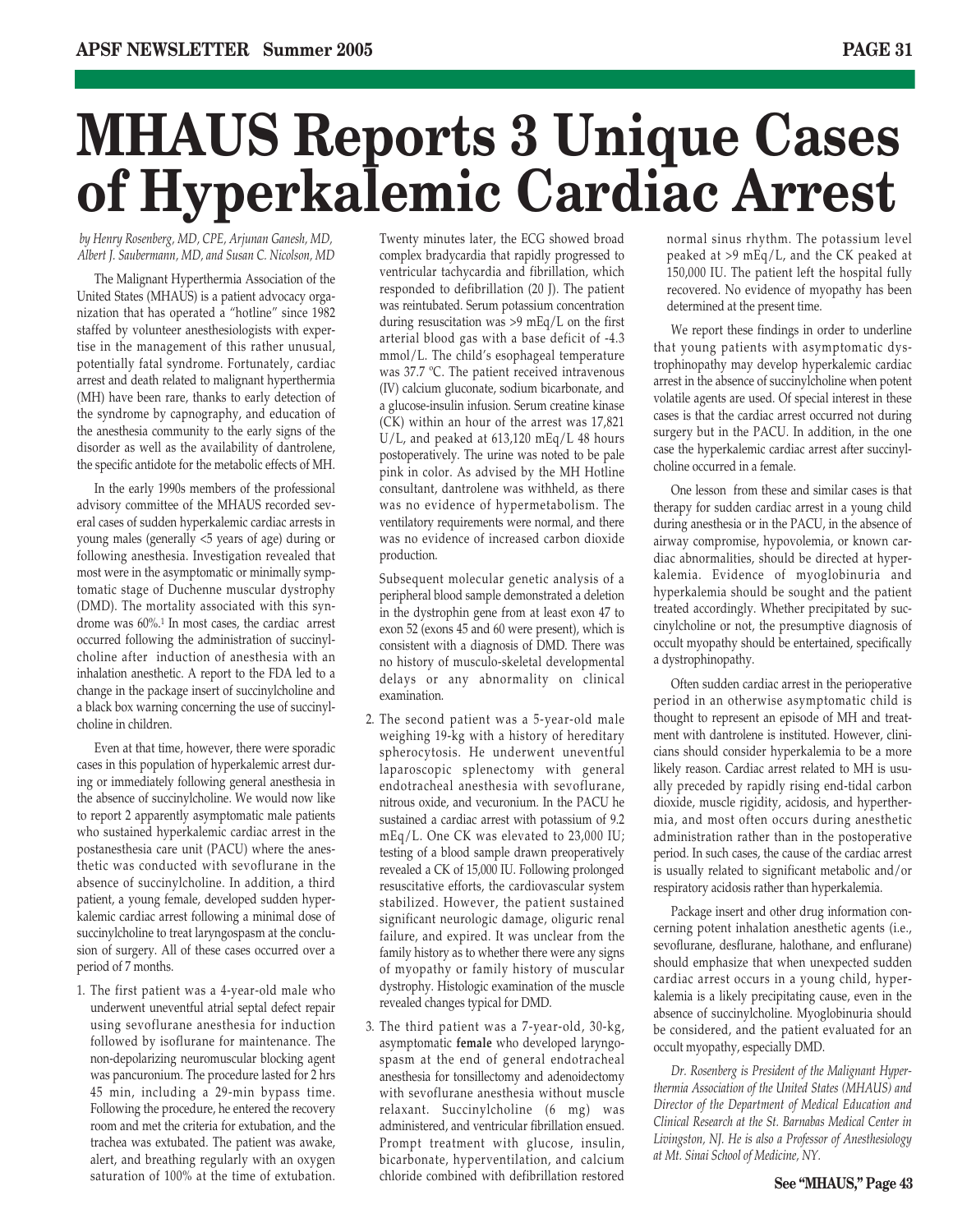#### **Letter to the Editor**

# **Stand Near By in the MRI**

**To the Editor:**

I am writing to suggest it may be appropriate for the ASA/ASPF to specifically address monitoring standards for the provision of sedation, anesthesia, and ventilation of patients in the magnetic resonance imaging (MRI) suite. When I heard Irene P. Osborn, MD, Director (Division of Neuroanesthesia, Mount Sinai Medical Center, NY, NY), speak at the California Society Refresher Course in San Diego earlier this year, I specifically asked if it was appropriate to monitor the patient, not from the scanner room itself (where the patient is in the scanner tube), but from the scanner control room (SCRthe room next door with all controls separated by a wall with a large dark glass window). This question was answered informally by those in attendance, with more than 50% of the attendees (including Dr. Osborn) indicating this was their practice for adult and pediatric patients. I believe this indicated that, typically, NO provider remained in the scanner room itself with the patient—MD or CRNA. I believe this is in contradiction to ASA basic standards for monitoring, which make no provision for such exception. The Standard reads:

*Qualified anesthesia personnel shall be present in the room throughout the conduct of all general anesthetics, regional anesthetics and monitored anesthesia care.*

Having had opportunity to practice in multiple private and university settings since my graduation from medical school in 1981, I have seen many developments in providing anesthesia for MRI over the years. Historically, many standard items were not "MRI compatible," yet were made available in the scanner room with exceptional precautions. Until I came to this university center, I had always remained in the scanner room with my patients under anesthesia and had never seen anesthesia provided from the scanner control room, although this methodology was "standard" at Presbyterian University Hospital in Pittsburgh when I arrived. Here infusion and ventilator tubings were run through wall portholes at distances of 40 feet, and of course, direct monitoring of the patient was not done, but rather the anesthesia machines and telemetric monitor screens in the SCR room were observed. I was for a time, however, able to practice MRI anesthesia from within the scanner room using "non MRI approved" pumps and anesthesia machines maintained at a safe distance from the magnet. In this way, all aspects of anesthetic care could be directly observed and actively managed, as in the operating room and per ASA guidelines.

#### **MRI Death Reinforces Precautions**

This all changed drastically in 2001, when a child died in the Westchester Medical Center in New York State, after being hit in the head in the MRI scanner by a ferromagnetic oxygen cylinder. I was suddenly personally confronted with absolute restrictions prohibiting anything "non-FDA approved MRI compatible" from entering the scanner room. I was suddenly forced out into the SCR with my "magnetic" equipment, monitoring at 40 feet from the SCR, which created great anxiety to apparently only myself. In the past decade, I am aware of 2 deaths having occurred in this city using these "40 foot/next door" techniques: 1) the expiratory limb of a circle system occluded and the patient succumbed to tension pneumothorax, and 2) a mini-drip infusion of propofol (no volumetric pump) ran uncontrolled with a fatal outcome. Astonishingly, a picture of a mini-drip propofol infusion (without volumetric pump) of this kind is pictured, as well as "monitoring from the scanner control room" in a recent MRI-anesthesia review article<sup>1</sup>

#### **Incident Illustrates Need for Monitoring**

More astonishing is that modern MRI suites continue to function with antiquated equipment, although modern and MRI-compatible operating room suites have been introduced in the US and Europe!2,3 Here all anesthetic and surgical needs are met in the scanner room itself. MRI-compatible equipment has now been procured here at my institution, including infusion pumps and MRI ventilators. Anesthesia personnel should now remain in the room, as no biological hazard exists to normal human beings in the scanner room, especially at 10 feet from the magnet coil.<sup>4</sup> However, individuals continue, by choice, to monitor from the SCR. This recently led to the following incident:

A patient was brought to the MRI from the radiology suite after coils were inserted in an aneurysm of the carotid artery. This 70-year-old female came intubated, paralyzed, with a radial arterial catheter, and on a propofol infusion. The infusion was switched to the MRI compatible, battery operated pump, and she was ventilated with the ventilator without  $ETCO<sub>2</sub>$  analysis. Neither piece of equipment is electrically connected to alarms visible or audible in the SCR. The arterial pressure trace could not be displayed, because no MRI compatible transducers were available in the institution. The ETCO2 was not monitored, as this was not routine for this ventilator type; however, an airway pressure gauge was connected and viewable in the SCR via 40-foot tubing. The MRI department's monitor is capable of both arterial tracing and  $ETCO<sub>2</sub>$ , as well as non-invasive blood pressure (NIBP), ECG, and pulse oximetry, and all monitored parameters are viewable both in the SCR and scanner room.

After a short period in the scanner, the NIBP was not obtaining results, and a second stat attempt yielded no result. The airway pressure was now noted to cycle between 20-40 torr and at a rate of 30-40. This was noted from the SCR, and after a short interval to interpret the situation and to enter the scanner room, the patient was withdrawn urgently from the scanner. At this time, no radial pulse was detected, although heart and breath sounds were present. Recycling the BP cuff yielded 44/20, immediately after which she was placed on bag-valve ventilation, while no visible or auscultatory problems were noted with ventilation. Phenylephrine was obtained from the SCR. Before the phenylephrine could be administered, renewed NIBP measurement now yielded 169/110. The propofol infusion pump was noted to display a red light indicating "downward occlusion" of the CVP line — duration unknown. A second MRI ventilator was obtained, propofol reinstituted, and the patient returned to the scanner for scan, with the anesthesia provider instructed to remain at the patient's side.

The first ventilator was isolated for inspection and found to function within parameters. These ventilators are gas powered, non-electrical/ mechanical ventilators using "Bird-1970s technology." The problem appeared to be due to changes in patient compliance resulting in "autocycle" of unwanted, yet available, SIMV programming, atypical of anesthesia ventilators. These ventilators are managed by the respiratory therapy department and are unfamiliar to anesthesia personnel. This incident resulted in a period of hypoperfusion from the sustained high airway pressures, a "valsalva maneuver" of sorts, as well as the potential for awareness due to interruption of the propofol infusion. The interruption of the propofol may have been lifesaving in this situation (as well as perhaps causative). Had the anesthesia provider been present in the room, the rapid cycling of the mechanical ventilator and audible alarm of the infusion pump would have been noticed. Visual observation from the SCR is significantly impaired by the reduced transparency of the glass windows, which are part of the Faraday cage screen for radiofrequency energy, and audio alarms typically remain unheard in the SCR. Emphasis on the use of audible alarms has been recently noted, and MRI alarms may need to be much louder than in the OR, due to the significant scanner noise.<sup>5</sup> Had the arterial trace been available, earlier recognition might have prevailed in this instance, but as the NIBP was cycling at 5-minute intervals, a significant period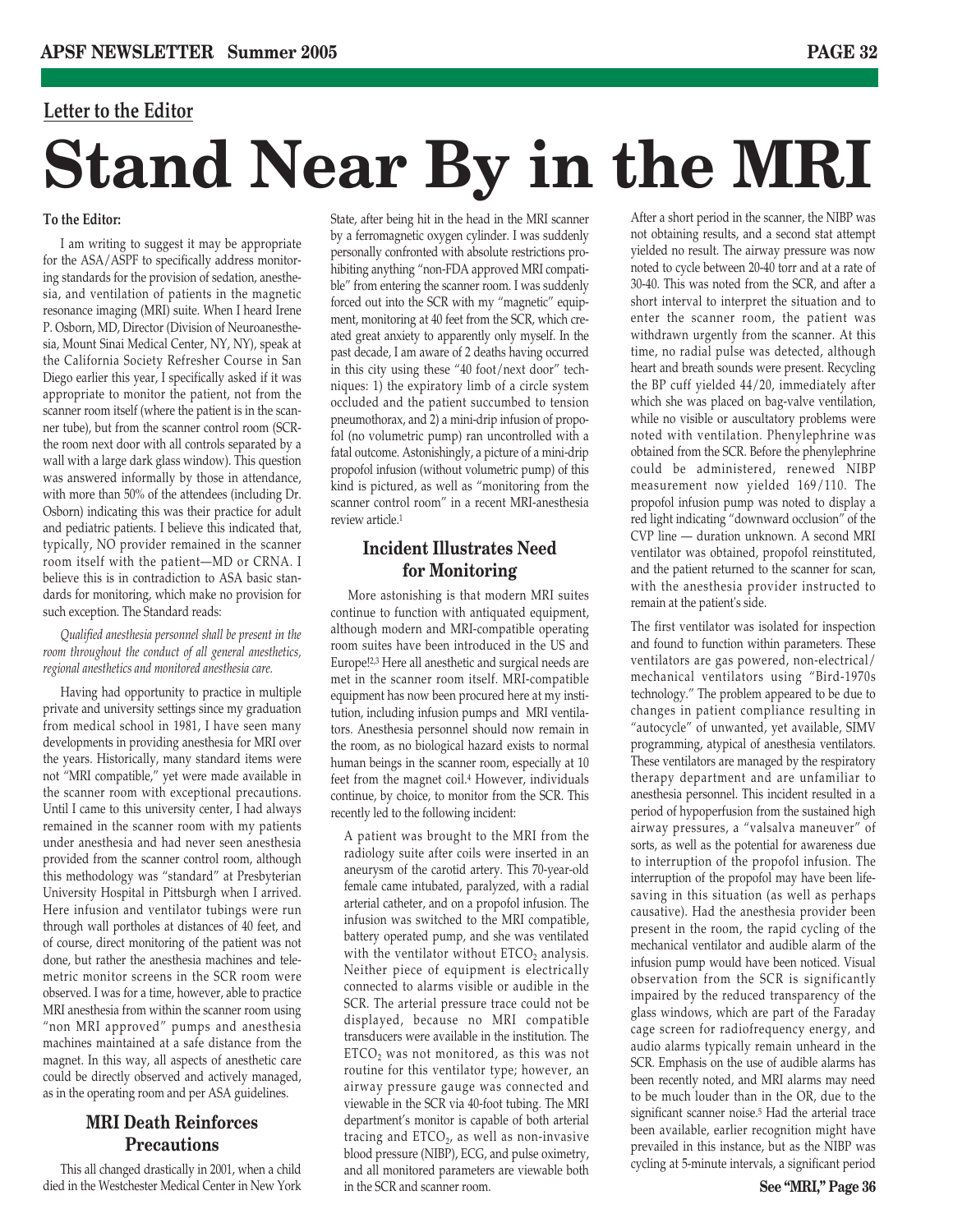### **Letter to the Editor PCA Presents Serious Risks**

#### **To the Editor:**

A healthy 26-year-old soccer player undergoes cruciate ligament repair and is discharged to the floor with patient-controlled analgesia (PCA). His mother, concerned that he rest comfortably after poor postoperative pain control, repeatedly presses his morphine PCA button while he is asleep. He stops breathing and is resuscitated, albeit with a hypoxic brain injury.

A mother of 3 small children with chronic lower back pain, for which she takes Percocet<sup>TM</sup>, undergoes uneventful emergency appendectomy and is discharged to the floor on hydromorphone PCA. Frustrated by her difficult pain management, floor nurses give supplemental intravenous hydromorphone outside of PCA parameters. She suffers a respiratory arrest and hypoxic brain injury.

Almost 20 years after the APSF spearheaded the adoption of pulse oximetry and capnography as standards for patient monitoring in the OR,<sup>1</sup> and with a resultant decrease in catastrophic respiratory events,2 I still encounter such cases as an expert witness in defense of hospitals liable for these devastating outcomes.

#### **PCA by Proxy Presents Great Danger**

There is accumulating evidence that PCA presents serious risks to patients and liability exposure to hospitals. The 2 main safety mechanisms integrated in current PCA pumps, the lock-out interval and maximum dose limit, fall woefully short of preventing overdosage of narcotics. PCA "by proxy," in which family members or persons other than the patient administer bolus doses, as occurred in the example above, are well documented.3 The risk of patient harm due to medication errors with PCA pumps, the most common form of PCA error, is 3.5 times the risk of harm to a patient from any other type of medication administration error.4 The FDA's Manufacturer and User Facility Device Experience (MAUDE) Database for 2004, a voluntary database for reporting problems with devices, reports 21 deaths related to PCA pumps versus 16 deaths for all other large volume infusion pumps (LVP).5 The installed number of LVPs is approximately 10-times greater than the number of PCA pumps, suggesting the risk of death from an adverse event with a PCA pump is at least 10-times greater than with LVPs. Recent University Hospital Consortium (UHC) survey data found that 9 of 15 members who responded to a survey identified recent PCA adverse events as potentially costly in terms of liability exposure.

The 2004 ASA Annual Meeting (www.asaabstracts.com) featured many "better mousetraps" for pulse oximetry, capnography, and systems to prevent and intervene in respiratory insufficiency. Yet somehow, all this technology stops at the post-anesthesia care unit (PACU) door, and patients are sent to the hospital floor with their narcotic laden infusions, where currently acceptable standards of monitoring are a flow sheet with vital signs and pump data that are manually updated at best every 30 minutes. The patient's only safety net is the mayday team, an often poorly choreographed band of practitioners left to initiate resuscitation at an often undetermined period of time after the critical event.

In the mid 1990s, management of acute postoperative pain and PCA was, in effect, transferred to the surgical service when the government (HCFA/CMS) and private insurers stopped compensating anesthesiologists for managing postoperative pain. It was left to the surgeons to manage pain, narcotics, and respiratory insufficiency. Yet if you asked first-year medical students which specialist is the expert in pain, narcotics, respiratory physiology, and resuscitation, they would reply "anesthesiologist," not "surgeon," "internist," or "hospitalist." We define ourselves as perioperative physicians,6 yet in the ever increasing number of hospitals without an anesthesia-run acute pain service, patients are discharged from the PACU with PCA technology that exposes them to great risk without our oversight.

#### **Capnography May Warn of Hyperventilation**

Some may argue that my experience lacks a denominator, and that these may be rare events. I contend that one such adverse outcome in a friend or family member undergoing elective surgery is one too many. Cashman et al., in a recent meta analysis of the literature, reported an incidence of "respiratory depression" of 11.5% by oximetry  $(O_2$ Sat <90%) and 1.3% by bradypnea (RR <10), which translates to thousands of patients with potentially catastrophic respiratory depression per day.7 Others take comfort in using oximeters in "high-risk" patients, yet this is a deceptively ineffective approach. The first patient above could hardly be described as "high risk." Furthermore, Stemp recently highlighted the dangers of simply adding supplemental oxygen, the typical "therapeutic" response to desaturation.8 Supplemental oxygen does not treat desaturation due to hypoventilation, but merely postpones the patient's insidious progress from bradypnea to apnea. The addition of a capnograph, however, may anticipate a patient's desaturation by warning of a decrease in respiratory rate and rise in end-tidal carbon dioxide. In the OR setting, these monitors together were judged to potentially prevent 93% of respiratory mishaps in the closed claims database.2

Perhaps the APSF could take a more active role in measuring the scope of the problem, propose monitoring guidelines for PCA, and encourage development of technology that closes the monitoring void that exists with PCA. It would once again demonstrate that it is the premier organization devoted to patient safety in the perioperative environment.

*Frank J. Overdyk, MSEE, MD Charleston, SC*

#### **References**

- 1. Pierce EC. The establishment of the APSF and the ASA Closed Claims Study. The 34th Rovenstine Lecture. Available on the web at: http://www.apsf.org/about/ rovenstine/part1.mspx. Accessed on April 26, 2005.
- 2. Tinker J, Dull D, Caplan RA, et al. Role of monitoring devices in prevention of anesthetic mishaps: a closed claims analysis. *Anesthesiology* 1989;71:541-6.
- 3. Sidebotham D, Dijkhuizen M, Schug S. The safety and utilization of patient-controlled analgesia. *J Pain Symptom Manage* 1997;14:202-9.
- 4. Sullivan M, Phillips MS, Schneider P. Patient-controlled analgesia pumps. USP Quality Review 2004;81:1-3. Available on the web at: http://www.usp.org/ pdf/patientSafety/qr812004-09-01.pdf. Accessed April 25, 2005.
- 5. Manufacturer and User Facility Device Experience Database - (MAUDE). U.S. Food and Drug Administration, Center for Devices and Radiologic Health, Department of Health and Human Services. Available on the web at: http://www.fda.gov/cdrh/maude.html.
- 6. Alpert CC, Conroy JM, Roy RC. Anesthesia and perioperative medicine: a department of anesthesiology changes its name. *Anesthesiology* 1996;84:712-5.
- 7. Cashman JN, Dolin SJ. Respiratory and haemodynamic effects of acute postoperative pain management: evidence from published data. *Br J Anaesth* 2004;93:212-23.
- 8. Stemp L. Etiology of hypoxemia often overlooked. *APSF Newsletter* 2004;19(3): 38-9.

### *Check out our new and improved website at* www.apsf.org

- Grant Guidelines
- Search Engine
- Back Issues of *Newsletter*
- Safety Links
- Sponsor List
- Foundation Information

*User-Friendly & Informative!*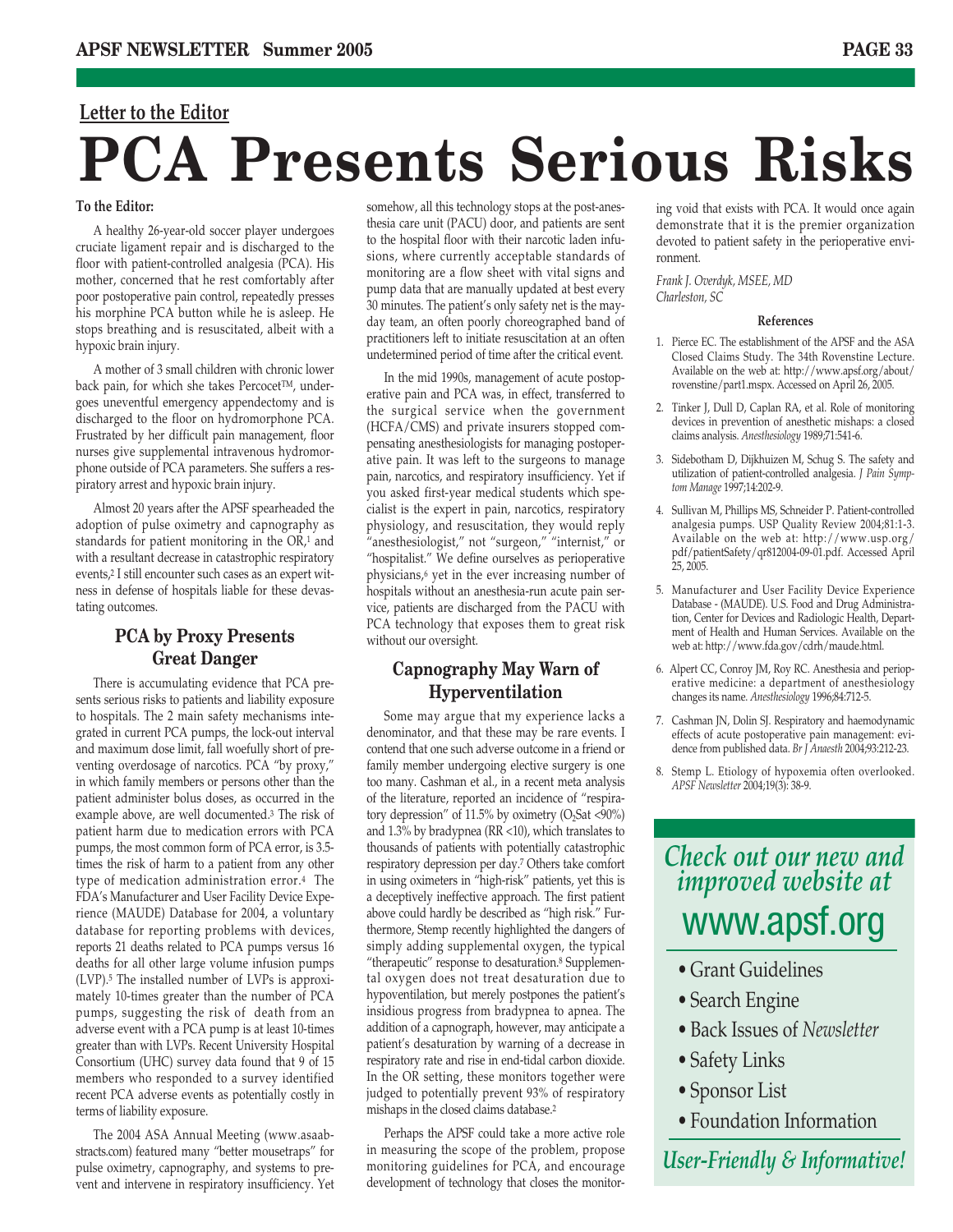### **Dear SIRS**

# **Descending Bellows Drives Question**





*Michael Olympio, MD, Chair of the APSF Committee on Technology and Co-Founder of the SIRS Initiative.*

**Dear SIRS** refers to the **Safety Information Response System**. The purpose of this column is to expeditiously communicate technology-related safety concerns raised by our readers, with input and responses from manufacturers and industry representatives. This process was developed by Drs. Michael Olympio, Chair of the Committee on Technology, and Robert Morell, Editor of this newsletter. Dr. Olympio is overseeing the column and coordinating the readers' inquiries and the responses from industry. **Dear SIRS** made its debut in the Spring 2003 issue.

#### **Dear SIRS:**

We are currently evaluating new anesthesia machines for purchase. One of the models is a 2005 Datascope Anestar model. It has a hanging bellows.

The company states that the hanging bellows is no longer a concern. The uncoupling of the fresh gas flow means that an increase in fresh gas flow will NOT increase the tidal volume.

Do you have any resources, evaluations, or comments about the hanging bellows on the new machines? Dräger and Datex-Ohmeda do not have this type of bellows.

*David A. Ciochetty, MD Director, Anesthesia Department Passavant Area Hospital Jacksonville, IL*

#### **Response:**

#### Dear Dr. Ciochetty,

Datascope appreciates the opportunity to respond to your inquiry about descending bellows and their relationship to a fresh-gas decoupled anesthesia circuit. However, before I get into the technical description of the Anestar's circuit, I would like to unequivocally state that any modern anesthesia machine, marketed in the U.S. today, including the Anestar, is safe regardless of which ventilation technology is being employed. Information to the contrary may be outdated or intended to mislead.

As cost-effective sensor technology and embedded software have been integrated into anesthesia machines over the recent past, clinicians have benefited from new functionality unattained in previous generations of anesthesia delivery equipment. More importantly, such technology adds and automates an increased level of vigilance, with the ultimate benefit of increasing patient safety. Similarly, I am reminded of how driver safety is improved in a modern automobile through accepted invisible features such as ABS and traction control. All anesthesia systems on the market today control the fresh gas flow within the breathing cycle to achieve constant tidal volume delivery. In part, they depend on their alarm technology and other monitoring, such as capnography, to alert the user in case of disconnects or leaks.

Besides accepted visual indications of disconnects and leaks, manufacturers nowadays include additional alarms to appropriately alert the user. Several national and international standards have been developed to increase the safety and reliability of such indications.

Datascope's Anestar has alarms which specifically indicate the following conditions:

- Breathing circuit disconnect
- Peak pressure below minimum pressure alarm
- Tidal volume lower than  $VT_{min}$
- Minute volume below alarm limit
- Ambient air intake: check fresh gas setting.

These alarms are in addition to a graphic, breath-by-breath, display of the pressure waveform.

Besides the electronic vigilance, in the case of a fresh-gas decoupled system, the physical/visual indication has shifted from the bellows to the reservoir (breathing) bag, which is always in the circuit. During normal operation, the bag has a full appearance and appears to pulsate, inflating slightly during inspiration and returning to normal volume during expiration. But, in case of a disconnect, or a major leak, the bag will deflate after a few breaths, simulating the behavior of ascending bellows.

If the leak is less than the fresh gas flow, the bag (reservoir) will supplement the fresh gas flow, while continuing to ventilate the patient and the bag will appear to pulsate more deeply. Since, indirectly, leaks are an implied topic of this discussion, I would like to point out that the Anestar breathing circuit, including the ventilator, absorber, valves, and sensors, are implemented in a module within a single aluminum block virtually eliminating the possibility of internal system leaks. Furthermore, the breathing module is warmed to 35˚C to prevent condensation from occurring within the breathing circuit and the bellows.

At this point, I would like to provide a brief description of the operation of the Anestar's fresh gas decoupling breathing circuit. Simply stated, a fresh gas decoupled anesthesia circuit delivers the set tidal volume to the patient independently of the fresh gas setting. We believe that the accurate delivery of set tidal volume is clinically important, especially when ventilating children.

In such a circuit, the bellows, reservoir bag, and decoupling valve facilitate a straightforward way to implement this technology without the need for external sensors and a feedback mechanism. In addition, this circuit's configuration also facilitates a compliance compensation method, which corrects for compliance deviations external to the breathing module (e.g., patient's breathing hoses).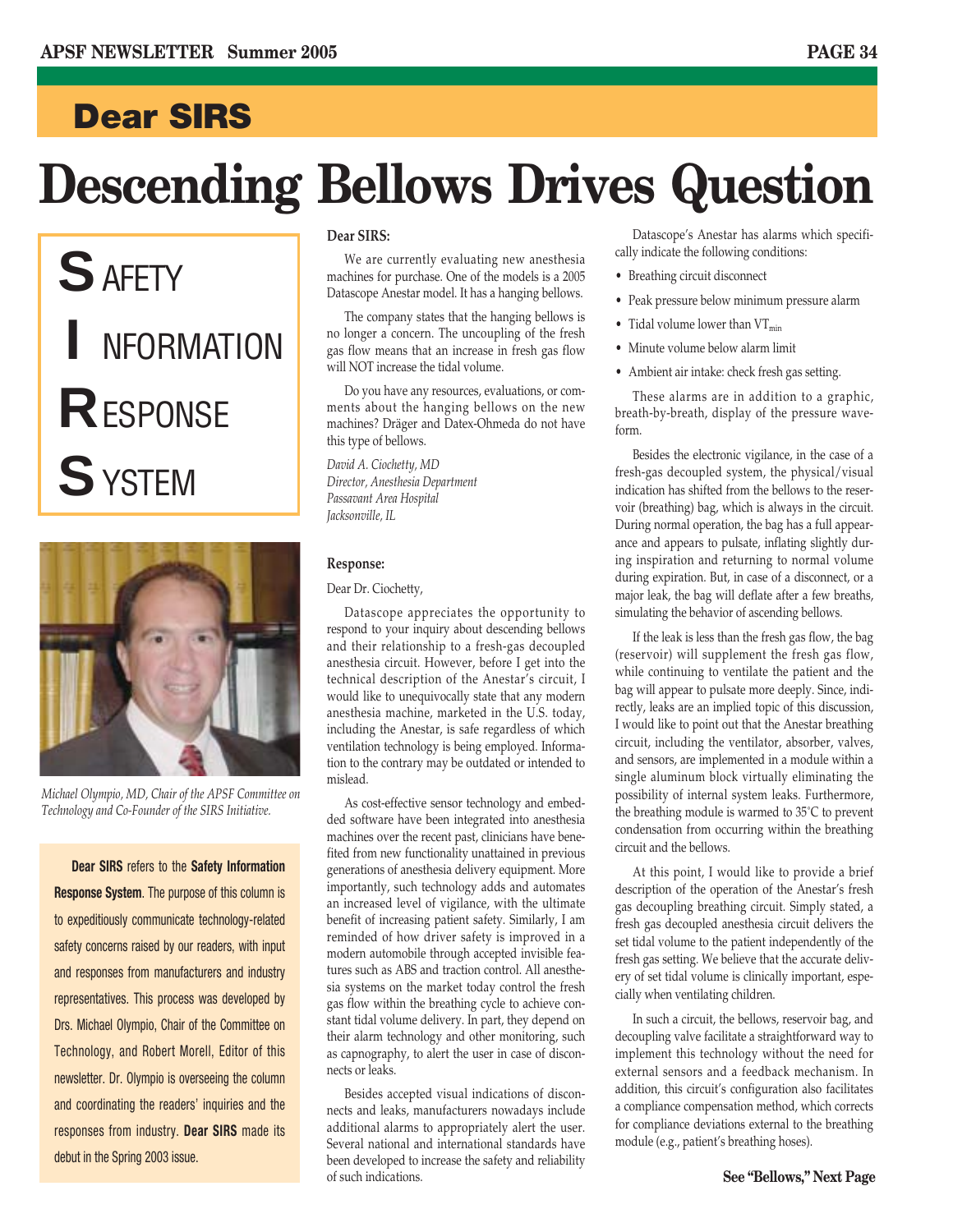# **Fresh Gas Decoupling Minimizes Complexity**

#### **"Bellows," From Preceding Page**

Following the Anestar's simplified schematic representation:

1. When activated, the ventilator is immediately ready to deliver volume to the patient.





*Figure 1: Anestar Simplified Schematic Representation During Inspiration*



*Figure 2: Anestar Simplified Schematic Representation During Expiration*

decoupling and PEEP valves. The carbon dioxide absorber, APL valve, and reservoir bag are isolated from the patient circuit. During inspiration, fresh gas flows into the reservoir bag. Once the bag is filled, excess gas flows out the waste gas scavenger. Airway pressure is monitored inside the breathing module, and is additionally used to compensate for compliance.

3. During expiration, based on the selected breath rate and I:E ratio, the decoupling, PEEP, and bellows valves open to allow gas to flow. At that time, the ventilator controller stops the flow of drive gas to the bellows housing. When these valves open, exhaled gas flows back through the one-way expiratory valve and carbon dioxide absorber. Based on the fresh gas flow rate, a portion of the exhaled gas flows out the APL and a portion is re-circulated. During exhalation, fresh gas flows through the open decoupling valve to refill the bellows, as the drive gas volume in the bellows housing is vented through the open bellows valve. As the bellows falls, gas is sourced from the fresh gas inlet first, which is the path of least resistance. The next source of gas is the gas returning from the absorber, and only if there is an interruption in the fresh gas source is gas drawn from the bag. The gas flow priority scheme, described above, is facilitated by the design of the Anestar's breathing module. Exhaled volume is measured by a hot wire sensor located inside the breathing module, near the expiratory valve.

In summary, Dr. Ciochetty, the descending bellows is an essential part of the Anestar's safe, stateof-the-art, reliable, and cost effective anesthesia circuit.

Fresh gas decoupling keeps complexity to a minimum and offers the clinical advantage of maintaining the set tidal volume independently of the fresh gas flow.

*Respectfully Submitted,*

#### *Abe Abramovich*

*Director, Anesthesia Systems Development Datascope Corp., Patient Monitoring Division Mahwah, NJ*

> *New APSF web address:* **www.apsf.org**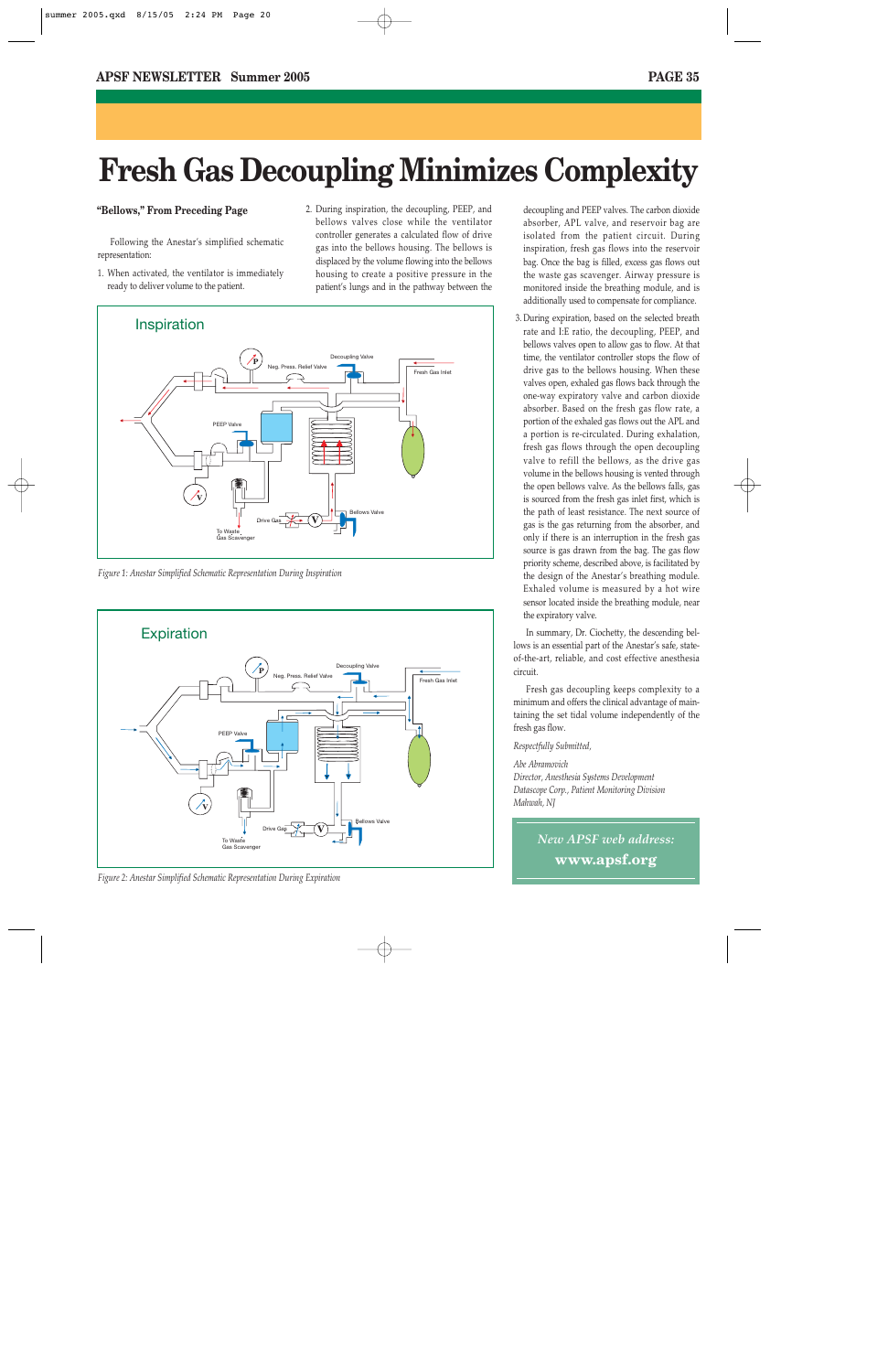### **New Video Drives Home Dangers of Substance Abuse**

#### **"MRI," From Page 32**

of compromise of up to 10 minutes may have occurred. The patient was not found to have sustained awareness or other lasting injury upon emergence.

*MRI Requires*

*High Vigilance*

In conclusion, it would seem appropriate to have specific national standards for MRI anesthesia which meet general published OR guidelines. Education of colleagues regarding the complete lack of danger in the MRI for personnel without metal implants appears necessary, while individuals with contraindications to undergo MRI scanning may need to exclude themselves from work in this area. MRI-compatible equipment can seem very expensive, until the cost of the scanner or patient death puts it into perspective. Equipment chosen by MRI departments may be so foreign to anesthesia personnel (as in this instance) as to present an additional danger due to non-familiarity. Oddly enough, even some of these MRI-approved devices are highly magnetic and non-"MRI-FDA approved devices" have been used safely for years. Modern standards should enhance safer, modern anesthesia techniques and may serve to facilitate the acquisition of appropriate equipment in financially trying times. Anesthesia safety should not be compromised by historic patterns, unfounded fears, or a reluctance to remain at the side of the patient without specifically identified dangers. The separation of anesthesia providers and equipment from the patient's side in the MRI suite should be relegated to the annals of history.

*Paul M Kempen, MD, PhD Pittsburgh, PA*

#### **References**

- 1. Gooden CK, Dilos B. Anesthesia for magnetic resonance imaging. *Int Anesthesiol Clin* 2003;41:29-37.
- 2. Hall WA, Liu H, Martin AJ, et al. Safety, efficacy, and functionality of high-field strength interventional magnetic resonance imaging for neurosurgery. *Neurosurgery* 2000;46:632-42
- 3. Schmitz B, Nimsky C, Wendel G, et al. Anesthesia during high-field intraoperative magnetic resonance imaging experience with 80 consecutive cases. *J Neurosurg Anesthesiol* 2003;15:255-62.
- 4. Menon DK, Peden CJ, Hall AS, Sargentoni J, Whitwam JG. Magnetic resonance for the anaesthetist. Part I: Physical principles, applications, safety aspects. *Anaesthesia* 1992;47:240-55.
- 5. Stoelting RK: APSF stresses use of audible monitor alarms. *ASPF Newsletter* 2004;19:1, 19.



#### *by Robert C. Morell, MD, Editor*

Drs. Tom Hornbein, Raymond Roy, and Lynn Hankes along with Diana Quinlan, CRNA, served as Executive Directors for the new video *Wearing Masks II*. The video, produced by the Coalition for the Prevention of Substance Abuse in Anesthesia, is an excellent educational tool illustrating the dangers of substance abuse and drug addiction in anesthesia. Specific focus is directed toward behavioral patterns that may be recognized in impaired health care professionals along with signs of addiction. The goal of this presentation is to help identify addicted anesthesia providers and help them enter safe and anonymous treatment. This video is available in DVD format and has 5 parts, which include an introduction, the original *Wearing Masks I* video, discussion questions, *Wearing Masks: Ten Years*



*Later*, and resource information. The content is personal, dramatic, and extremely important. The destructive forces of drug addiction are presented through the eyes of family, friends, and coworkers of real anesthesia providers whose lives were destroyed, and ended, by substance abuse. During our careers, we will all likely encounter a colleague or coworker who is an addict. Education may help us recognize the problem and intervene appropriately. During my 22 years in anesthesia, I have personally known 4 anesthesia providers who were addicts: 2 physicians, and 2 CRNAs. One physician was resuscitated after being found in full arrest with a needle in his arm, 1 CRNA fell unconscious while administering a general anesthetic, and 1 anesthesia resident (who appears on this video) is now dead, despite intervention and multiple attempts at treatment and rehabilitation. This is a real problem, affecting real people, and impacting patient safety in a dramatic way. *Wearing Masks II* is a tremendous educational tool that all anesthesia providers should watch. Contact and ordering information is available from the website www.allanesthesia.com.

SAAC/AAPD (Society of Academic Anesthesiology Chairs/the Association of Anesthesiology Program Directors) has also recently produced a DVD entitled *Collateral Damage: Drug Abuse and Anesthesiology.* Contact and ordering information for this video is available from the website www.aapd-saac.org. Finally, a recent article in *JAMA* by Domino, Hornbein, et al.1 examined risk factors for relapse in health care professionals with a history substance abuse.

#### **Reference**

1. Domino KB, Hornbein, Polissar NL, et al. Risk factors for relapse in health care professionals with substance use disorders. *JAMA* 2005;293:1453-60.

### **A Statement by the Executive Committee of the APSF**

From time to time, the Anesthesia Patient Safety Foundation reconfirms its commitment of working with all who devote their energies to making anesthesia as safe as humanly possible. Thus, the Foundation invites collaboration from all who administer anesthesia, all who supply the tools of anesthesia, and all who provide the settings in which anesthesia is practiced, all individuals and all organizations who, through their work, affect the safety of patients receiving anesthesia. All will find us eager to listen to their suggestions and to work with them toward the common goal of safe anesthesia for all patients.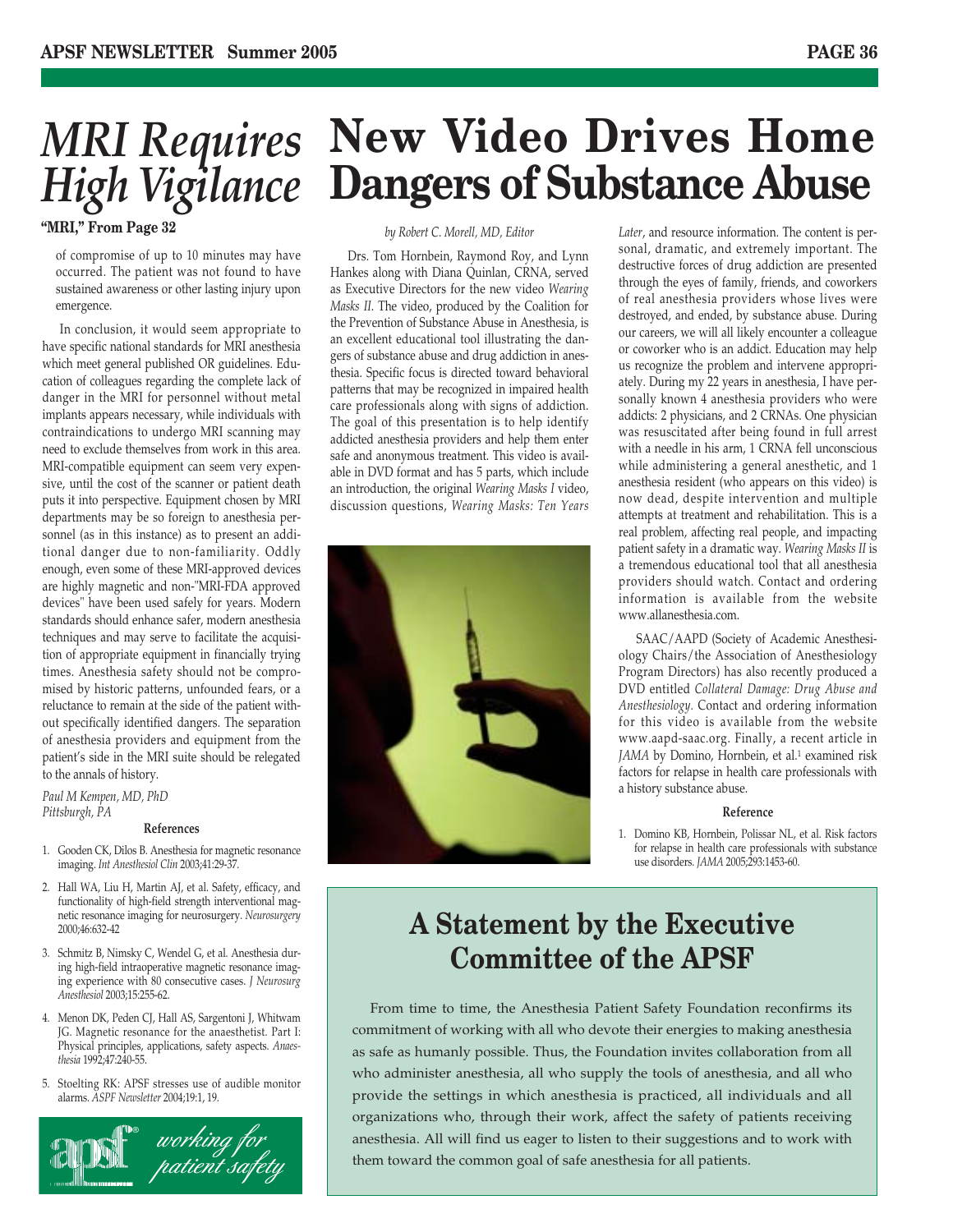# **Syringe Reuse Transmits Infection**

#### *by Rodney Lester, PhD, CRNA*

News reports in September 2002 revealed that clusters of patients in Oklahoma, Nebraska, and New York had been diagnosed with Hepatitis C. The common element in all 3 of these outbreaks was that syringes and needles had been reused, including the injection of an expensive or controlled drug into the IV line of more than 1 patient in order to avoid "wasting" medication. Even more troubling were the anecdotal reports that these were not isolated incidents—that the practice was not only permitted, but encouraged, as a cost-saving measure. Infection control specialists saw the reusing of syringes and needles as part of the culture in some areas of practice and had given up trying to change it.

In response to these events, the American Association of Nurse Anesthetists (AANA) convened a task force to develop a series of short-term and long-range strategies to address this serious patient safety issue. The following are some of the strategies suggested for further consideration:

- educating providers and consumers as to the proper use of devices and the consequences of misuse
- issuing of a joint statement by health care organizations condemning the practice and citing best practices
- conducting more research into the practice to determine how prevalent misuse is
- identifying the gap between infection control standards and compliance with standards, i.e., why is misuse happening and what can be done about it
- inspecting the use of syringes and needles as part of the JCAHO and Magnet processes
- publishing a booklet or manual on use and misuse of needles and syringes.

As the initial step, the AANA sent more than 40,000 letters with copies of Infection Control Guidelines to all CRNAs, nurse anesthesia students, and program directors to raise awareness of this issue and urge strict adherence to the guidelines. Letters were also sent to the CEOs of hospitals and ambulatory surgery centers urging them to take an active role in assuring compliance with infection control guidelines. The AANA also developed a series of educational offerings addressing infection control, which continue to be presented.

#### **Survey Reviews Continued Syringe Use**

In October 2002, a telephone survey was conducted by Cooper Research to determine the scope of the problem on needle and syringe reuse by health care providers. The survey findings revealed that 1 in 100 of those surveyed reuse the same needle and/or syringe on multiple patients. These findings indicate that millions of patients per year were being exposed to used needles and syringes potentially contaminated with life-threatening disease organisms. The study also indicates that there is a great deal of confusion regarding proper syringe and needle usage among all health care providers.

The AANA sent letters and press releases to the American Hospital Association, American Medical Association, American Society of Anesthesiologists, American Dental Association, American Association of Oral and Maxillofacial Surgeons, American Nurses Association, and Nurse Organizational Alliance to inform them of the issue and to invite them to join in developing an agenda for an upcoming patient safety initiative. Involvement of the Anesthesia Patient Safety Foundation was discussed with foundation leadership. In addition, the AANA initiated a project to solicit input from selected national health care organizations, accrediting agencies, federal government agencies, and medical and nursing professional organizations. The goal of this collaboration was to identify actions to date, identify additional strategies to address the reuse issue, and gauge interest in participation with AANA and other stake holders on future initiatives.

An article entitled "Transmission of Hepatitis B and C Viruses in Outpatient Settings—New York, Oklahoma, and Nebraska, 2000-2002" appeared in the September 26, 2005, issue of *Morbidity and Mortality Weekly Report*. The article noted the AANA initiative and stated, "CDC is working with professional organizations, advisory groups, and state and local health departments to address these issues."

#### **JCAHO Plans to Raise Awareness**

In late 2003, a project was completed by AANA that surveyed national health care organizations, accrediting agencies, federal government agencies and medical and nursing professional organizations. The majority of organizations responding to the survey indicated that they thought targeted educational initiatives to improve infection control practices related to syringe and needle reuse were needed. Nursing organizations offered to collaborate with the educational initiatives. The following excerpts from the final report reflect some of the findings:

"Most organizations report that they are making the information about needle/syringe reuse available to leaders and members through publications and web sites. Several organizations pointed to their position statements on infection control standards as their position on the issue including the American Hospital Association (AHA). AHA reported that the issue is one of reprocessing and not reuse of devices, noting that a caregiver who takes a syringe/needle, presumably labeled as a single use medical device, and uses it more than once (on a different patient) is engaging in reuse of a single use device. . . unless the syringe/needle is reprocessed. If a caregiver is simply using it again and again. . . it is a clear violation of federal regulations. The American College of Healthcare Executives reported that they would not take a position on the issue but would look to AHA to address the matter. The American Organization of Nurse Executives remarked that they learned of this matter from AANA and had distributed the information to members. The American Society for Healthcare Risk Managers recognized the needle/syringe reuse problem and advised, "Attention needs to be kept on this issue through the JCAHO infection advisory panel, particularly as it relates to clinics and doctors' offices."

The Joint Commission on the Accreditation of Healthcare Organizations (JCAHO) reported plans to raise the awareness of their surveyors about reuse of "single use" devices on more than one patient, including needles and syringes. JCAHO reported that the "whole issue of single use devices" is a problematic matter. JCAHO reported that they have revamped their infection control standards and 1 standard to be posted in 2005, IC 4-10, will relate to infection control and address the matter of reuse of devices that are deemed disposable by the manufacturer.

Early in 2004, the CDC's Division of Healthcare Quality Promotion and the Division of Viral Hepatitis were developing proposed initiatives to address the problem of patient-to-patient transmission of blood-borne pathogens in health care settings. In late 2004, a representative from the CDC work group charged with infection control in ambulatory care settings shared with AANA the CDC's concern that despite their 2002 bulletin regarding reuse of needles and syringes on multiple patients, outbreaks of Hepatitis B and Hepatitis C attributed to syringe reuse continue. While discussing the issue, the representative noted, "The [AANA's] recommendations seem so intuitive, yet it is so difficult to reach groups who may provide patient care and who are not aware of the risks of reusing injection apparatus and contamination of multi-dose vials. We [CDC] will be addressing this topic again soon and will pass on this information to the working group."

In April 2005 the CDC sent the AANA a request for the work group to continue with an initial focus on injection safety. The CDC expressed a concern that in spite of publicized outbreaks of Hepatitis B and C, some unsafe injection practices, particularly the injection of residual medication left in a syringe that has already been used on another patient, continue during anesthesia care and are underreported.

*Dr. Lester is a Certified Registered Nurse Anesthetist, past President of the American Association of Nurse Anesthetists, and a member of the APSF Board of Directors and Editorial Board.*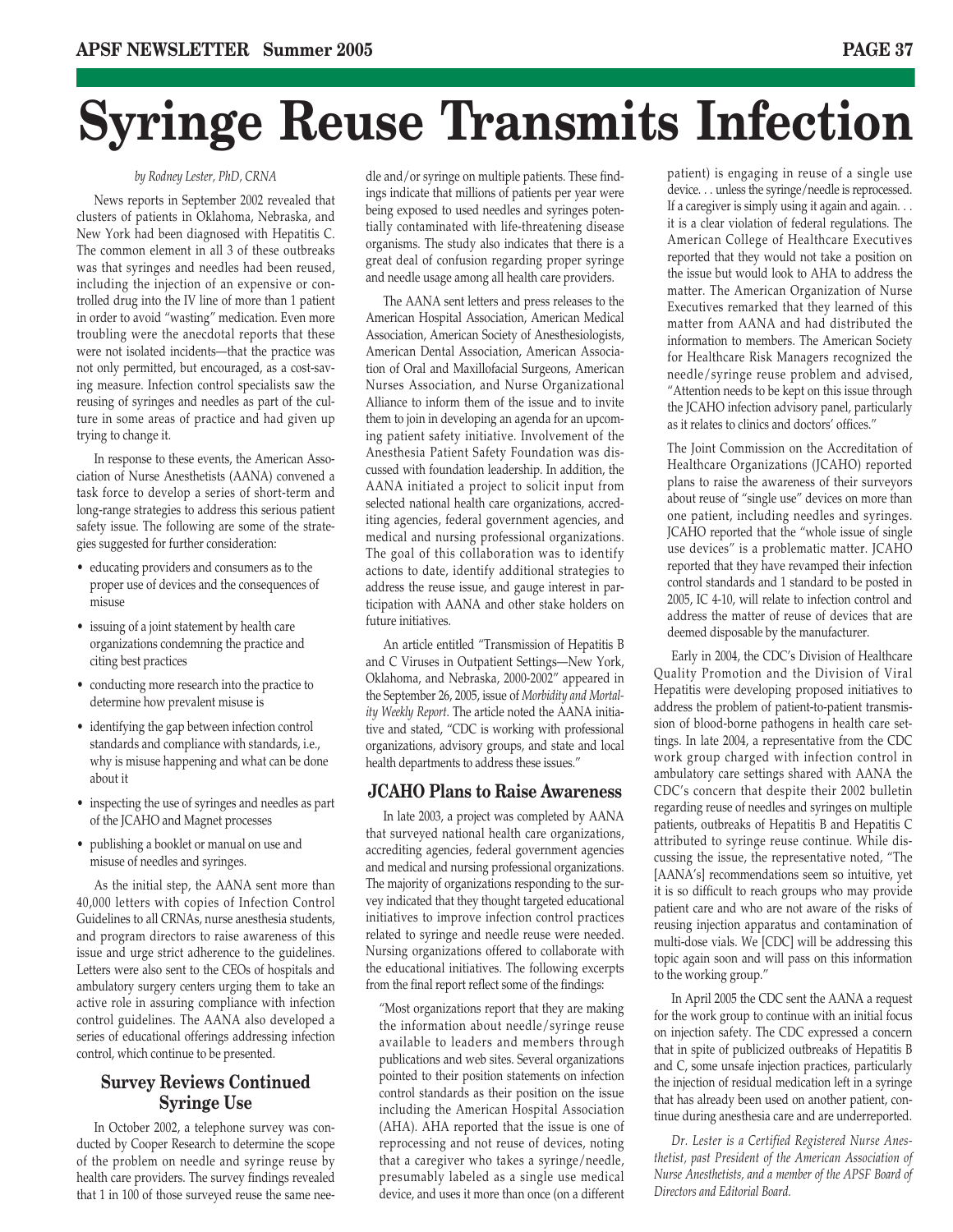# **Safety Implications of JCAHO Standards Raise Concerns**

#### *by Robert S. Weller, MD*

Patient safety is an issue that has received widespread national attention following the Institute of Medicine's (IOM) report in 1999: *To Err is Human: Building a Safer Health System*, in which the risk of patient harm from medical errors was identified.1 Included in this report was Recommendation 8.2: "Health care organizations should implement proven medication safety practices."

The Joint Commission on the Accreditation of Healthcare Organizations (JCAHO) has included improving the safety of medication administration in its "National Patient Safety Goals" for both 2004 and 2005, and will be looking closely at compliance with Medication Administration Standards. Three specific line-items in the Patient Safety Goals are to remove concentrated electrolyte solutions from patient care units, to standardize and limit the number of drug concentrations available, and to identify and annually review a list of look-alike/soundalike drugs and take action to prevent errors involving the interchange of these drugs.

#### **JCAHO Standards Are Detailed and Sweeping**

The actual JCAHO Medication Management Standards for January 2004 are far more detailed and sweeping than the "Goals," and directly impact anesthesia providers. The 2004 Standards include Medication Management Standard MM 4.20: "When an on-site, licensed pharmacy is available, only the pharmacy compounds or admixes all sterile medications, intravenous admixtures, or other drugs except in emergencies or when not feasible (for example, when the product's stability is short)." Intravenous admixture is defined as "the preparation of pharmaceutical product which requires the measured addition of a medication to a 50 ml or greater bag or bottle of IV fluid. It does not include the drawing-up of medications into a syringe, adding medication to a buretrol, or the assembly and activation of an IV system that does not involve the measurement of an additive. This Standard 4.20 specifies that preparation of such an IV admixture must be performed in a Class 100 environment (airborne >0.5 micron particulate count of <100 per cubic foot).

Where did this requirement originate? It appears that the JCAHO has adopted, word-forword, the compounding standard from the United States Pharmacopeia (USP), which went into effect in January 2004. Although the USP might not meet the definition of "proven medication safety practice" as recommended by the IOM report, the standard was subject to a period of national review and public comment and was promulgated with the requirement that it be enforced by state boards of pharmacy and subjected to survey by accrediting organizations. Of course, the pharmacy licensing boards only have jurisdiction over pharmacies and pharmacists, but the USP and JCAHO requirements resulting from this standard apply to practitioners of all types, in all health care settings where medications are compounded, including anesthesia providers in the operating room (OR).

#### **USP Standard Has Long History**

To go back a step further, what was the background for this new USP Standard on medication compounding? For the past 3 decades, published cases or series of cases of infections in patients resulting from contaminated medications elevated the concern for the safety of compounded medications, including parenteral nutrition, cardioplegia, steroids, and analgesics. This history included 4 cases of fungal meningitis in North Carolina, one fatal, following epidural methylprednisolone injection contaminated at the same compounding pharmacy.2 Additional cases of meningitis from epidural injection of contaminated steroids were reported in California and Michigan. A series of 11 patients receiving cardioplegia contaminated by *Enterobacter* was reported in 1986, with 8 patients rebleeding after surgery and 5 patients dying.3 Over this long history of safety concerns, particularly for drug contamination by compounding pharmacies, the American Society of Health-System Pharmacists (ASHP), the National Association of Boards of Pharmacy (NABP), and the USP have performed practice surveys and made recommendations to pharmacists and pharmacy technicians to try to improve medication safety. In 1991, the first national survey of compounding practices was performed by the  $ASHP,4$  and that organization published voluntary practice guidelines in 1993. Another survey was performed in 1995, the guidelines were revised in 2000, and a third survey was performed in 2002. None of these surveys showed significant improvement or compliance with the voluntary (and expensive) ASHP guidelines, and therefore national standards were promulgated in 2004 (USP 797).

How does the United States Pharmacopeia develop such standards? The USP "is a nonprofit, nongovernmental, standard-setting organization that advances public health by ensuring the quality and consistency of medicines, promoting the safe

and proper use of medications, and verifying ingredients in dietary supplements. These standards, which are recognized worldwide, are developed by a unique process of public involvement through the contributions of volunteers representing pharmacy, medicine, and other health care professions, as well as science, academia, government, the pharmaceutical industry, and consumer organizations." The details of the new, 2004, USP Standard (797) include its goal "to prevent harm and fatality to patients" as a result of microbial contamination, content errors, or ingredient errors in the compounding of sterile preparations. The definition of a "compounded sterile preparation" from USP is quite broad, and includes any of the following:

- a) Preparations prepared according to manufacturer's labeled instructions and other manipulations when manufacturing sterile products that expose the original contents to potential contamination.
- b) Preparations containing non-sterile ingredients or employing non-sterile components and devices that must be sterilized before administration.
- c) Biologics, diagnostics, drugs, nutrients, or radiopharmaceuticals that possess either of the 2 previous characteristics and which include, but are not limited to, baths and soaks for live organs and tissues, implants, inhalations, injections, powder for injection, irrigations, metered sprays, and ophthalmic and otic preparations.

Obviously, nearly any manipulation of IV medications could expose the contents "to potential contamination," and other medical specialties such as nuclear medicine have expressed concern for the effect of these far-reaching regulations on their practice.5

The Standards identify various risk levels for medication compounding, and anesthesia providers only prepare sterile solutions from sterile ingredients, for immediate administration or administration over a limited number of (but <24) hours. This would likely qualify as a "low-risk" level for microbial contamination<sup>6</sup> in the professional judgment of pharmacy and anesthesiology practitioners, compared to preparation of IV admixtures for administration over several days ("medium risk"), or preparation from non-sterile components for later sterilization ("high risk"). Medication preparation by anesthesia providers also usually takes place in an OR with a required minimum of 15 air changes per hour (ACH), and usually by an individual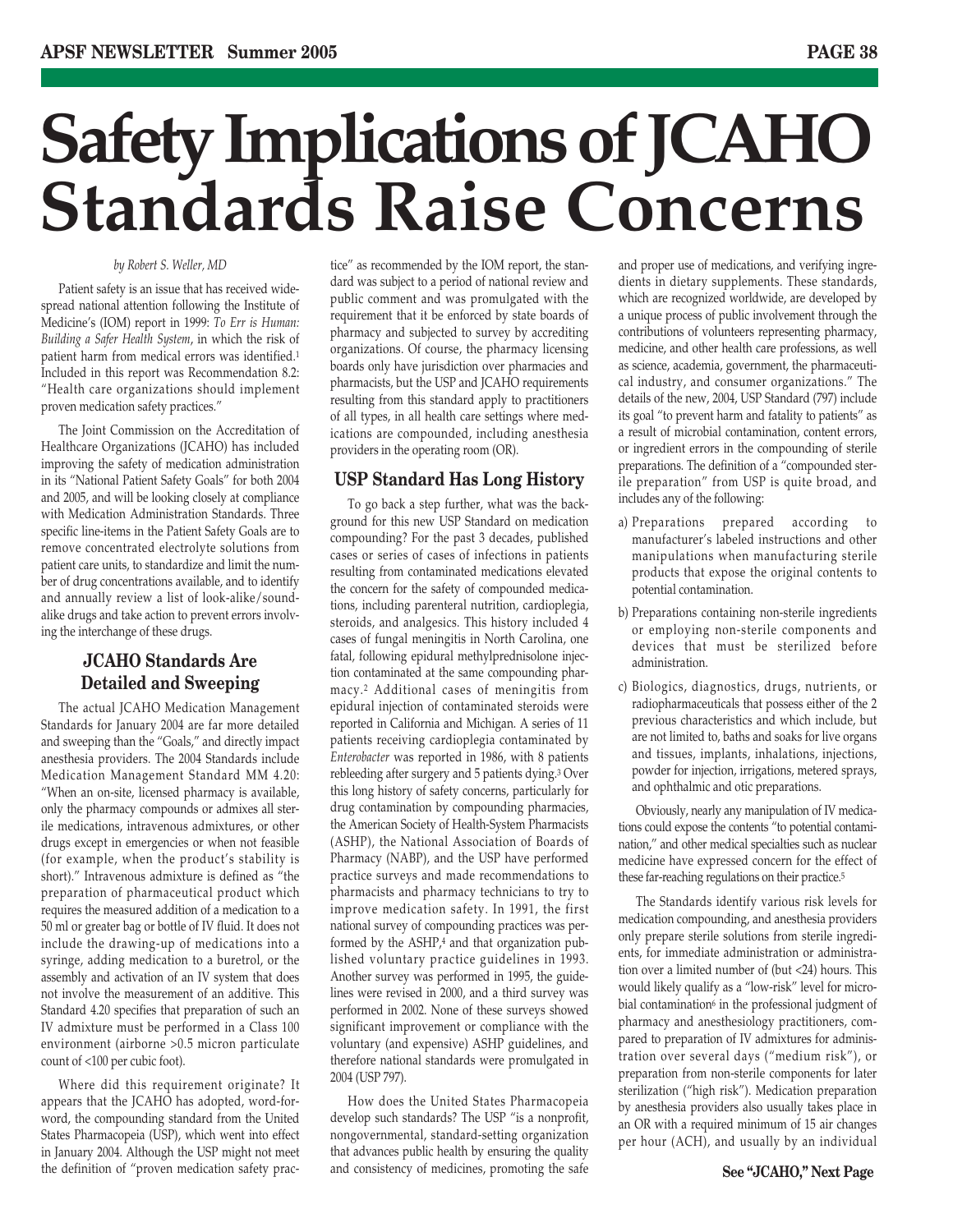### **Institutional Guidelines May Reduce Contamination of I.V. Solutions**

#### **"JCAHO," From Preceding Page**

wearing a mask and non-sterile gloves, but clearly not under a Class 100 hood. Having said this, anesthesia medication has been implicated (rarely) in the transmission of fungal and bacterial infection, most notably with the original propofol formulation with resultant sepsis and multiple organ failure.7 Heightened awareness of the risk, $8.9$  handling recommendations from the manufacturer, and reformulation of the solution have apparently reduced reports of patient infection, but other drugs have also been shown to be contaminated after anesthesia provider preparation, and 2 reported cases of hepatitis C transmission were linked to anesthesia medication. Still, these are rare reports, and the IOM report identified Anesthesiology and its Anesthesia Patient Safety Foundation (APSF) as a specialty that had dramatically improved patient safety over the last 20 years by collective action. Also, the American Society of Anesthesiologists specifically defines the anesthesiologist's responsibilities in perianesthetic care as including the preparation and check of (equipment and) drugs.

Clearly, although pharmacy organizations have been struggling with these medication safety issues for many years, this new JCAHO MM 4.20 Standard has caught anesthesia providers by surprise, and we have had little direction in determining its scope. In a recent list-serve query, the interpretation of MM 4.20 by academic health centers was quite variable. Many institutions have adopted a practice that requires pharmacy preparation of all IV admixtures, while others consider the OR to be a unique site where infusions and other IV admixtures may continue to be prepared by anesthesia providers.

The careful consideration of the application of JCAHO Standard MM 4.20 to anesthesia providers suggests there may be a real and dangerous safety trade-off that has not been part of the discussion to date. Once again, the intent of USP (797) and MM 4.20 is to improve medication safety both from the standpoint of reducing microbial contamination **and** reducing the potential for errors in measurement or dilution. Since anesthesia is commonly provided in the emergency setting which is an exclusion for pharmacy preparation of solutions, anesthesia providers will be placed in the position of preparing IV admixtures only in crisis situations. The risk of measurement or contamination error is likely to be *increased* by lack of familiarity and experience previously gained by compounding such solutions on a daily basis. The emergency situation with a critically ill patient is already a timepressured and risk-laden setting; this is the last place one would want to increase the potential for medication error.

It seems far more rational to adopt institutional practice guidelines that document safe practice and minimize the already low risk of microbial contamination of solutions, and allow anesthesia providers to continue to prepare all manner of medications in the OR environment. Such practices might include

- Mandatory use of gloves and mask when preparing IV admixtures from sterile ingredients in an OR.
- Annual training in aseptic medication preparation and written exam competence demonstration.
- Labeling of preparations with medication name, concentration, and time of preparation or expiration date (Standard MM 4.30).
- Discarding of preparations used in the OR within 24 hours, or when the patient leaves the OR or post-anesthesia care unit (PACU) and is transferred to another patient care area.

If adopting these simple safeguards could meet the requirements for safe compounding in a lowrisk situation for contamination, one might avoid the potential for increasing the risk of medication measurement error.

*Dr. Weller is an Associate Professor and Director of Orthopaedic Anesthesia at Wake Forest University School of Medicine, Winston-Salem, NC.*

#### **References**

- 1. Kohn LT, Corrigan JM, Donaldson MS. To Err is Human: Building a Safer Health System. Institute of Medicine, Washington, DC: National Academy Press, 1999.
- 2. Exophiala infection from contaminated injectable steroids prepared by a compounding pharmacy--United States, July-November 2002. *MMWR Morb Mortal Wkly Rep* 2002;51:1109-12.
- 3. Hughes CF, Grant AF, Leckie BD, Baird DK. Cardioplegic solution: a contamination crisis. *J Thorac Cardiovasc Surg* 1986;91:296-302.
- 4. Crawford SY, Narducci WA, Augustine SC. National survey of quality assurance activities for pharmacy-prepared sterile products in hospitals. *Am J Hosp Pharm* 1991;48:2398-413.
- 5. Hung JC. USP general chapter <797> pharmaceutical compounding-sterile preparations. *J Nucl Med* 2004;45:20N,28N.
- 6. Schubert A, Hyams KC, Longfield RN. Sterility of anesthetic multiple-dose vials after opening. *Anesthesiology* 1985;62:634-6.
- 7. Postsurgical infections associated with an extrinsically contaminated intravenous anesthetic agent--California, Illinois, Maine, and Michigan, 1990. *MMWR Morb Mortal Wkly Rep* 1990;39:426-7, 433.
- 8. Zacher AN, Zornow MH, Evans G. Drug contamination from opening glass ampules. *Anesthesiology* 1991;75:893-5.

### *Web Survey on the Anesthesia Machine Pre-Use Check*

Many significant developments have occurred since the Food and Drug Administration released the latest version of the Anesthesia Apparatus Checkout Recommendations in 1993. Anesthesia workstations that include electronics and software as an integral part of their design and feature different variations of semi-automated pre-use checks have begun to replace purely pneumatic anesthesia machines. Not all anesthesia ventilators use a bellows design anymore; there are now also piston ventilators. There are substantive differences in design, even within a given manufacturer's product line. Monitoring, whether integrated into an anesthesia workstation or as stand-alone units, is more prevalent. The new ASTM standard F-1850 for anesthesia workstations was released in 1998.

An anonymous survey is currently being conducted via the web to assess compliance with the 1993 Food and Drug Administration recommendation to perform a pre-use check of the anesthesia machine before every case. The survey questions are designed to obtain insight about the reasons for non-compliance and to seek patterns for non-compliance that could potentially be used to re-design the pre-use check to enhance compliance and effectiveness. This survey is for all who perform the anesthesia machine pre-use check, including anesthesia providers and anesthesia technicians.

We encourage active and candid participation of the APSF membership in the survey so that your input, concerns, and educational and training needs are adequately and accurately represented in the current survey.

The survey can be accessed and completed anonymously at the University of Florida's Virtual Anesthesia Machine website: http://www.vam.anest.ufl.edu/logincheck.html. To access the survey, one needs to register as a Virtual Anesthesia Machine user, which is free. After completion of the anonymous survey, you will be provided access to a preview of a free web simulation of the 1993 FDA Anesthesia Apparatus Checkout Recommendations, whose development is funded by the Anesthesia Patient Safety Foundation.

#### *Sem Lampotang, PhD*

*Member, APSF Committee on Education and Training Project Director, Virtual Anesthesia Machine Professor of Anesthesiology*

**www.vam.anest.ufl.edu** Check out the Virtual Anesthesia Machine!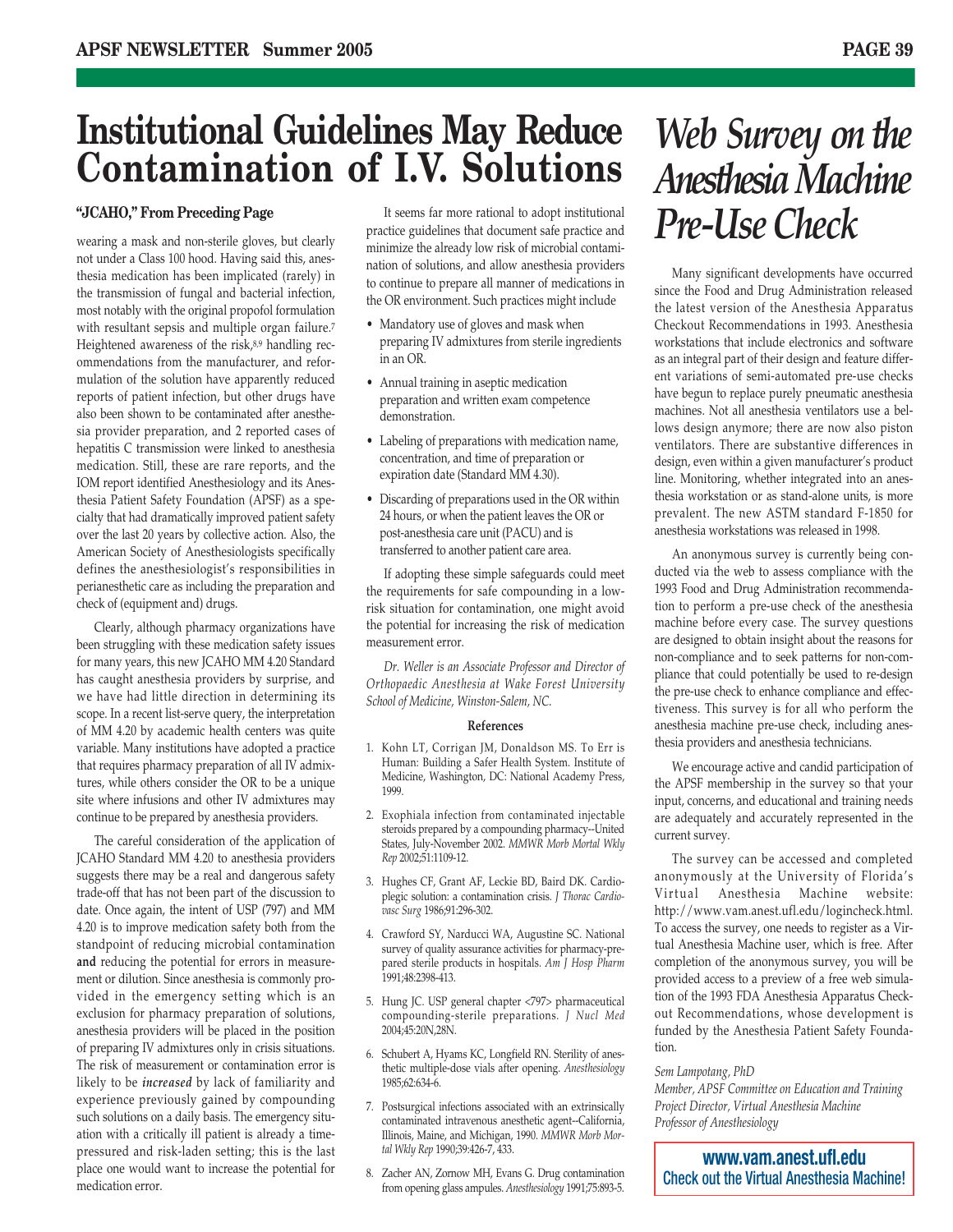### **Anesthesia Patient Safety Foundation**

#### **Corporate Donors**

**Founding Patron (\$400,000 and higher)** American Society of Anesthesiologists (asahq.org)

#### **Foundation Patron**

**(\$50,000 to \$99,999)** GE Healthcare (gemedical.com)



#### **Benefactor Patron (\$25,000 to \$49,999)**

Abbott Laboratories (abbott.com)

Aspect Medical Systems (aspectms.com)

AstraZeneca Pharmaceuticals LP (astrazeneca.com)

Philips Medical Systems (med ical.philips.com)

Tyco Healthcare (tycohealthcare.com)

#### **Community Donors**

(includes Anesthesia Groups, Individuals, Specialty Organizations, and State Societies)

**Grand Sponsor (\$5,000 and higher)** American Association of Nurse Anesthetists

American Medical Foundation Asheville Anesthesia Associates Florida Society of Anesthesiologists Indiana Society of Anesthesiologists Robert K. Stoelting, MD

#### **Sustaining Sponsor (\$2,000 to \$4,999)**

Alabama State Society of Anesthesiologists Anesthesia Associates of Massachusetts Anesthesia Consultants Medical Group Anesthesia Resources Management Arizona Society of Anesthesiologists Nassib G. Chamoun Georgia Society of Anesthesiologists Glenn P. Gravlee, MD Indianapolis Society of Anesthesiologists Iowa Society of Anesthesiologists Massachusetts Society of Anesthesiologists Michigan Society of Anesthesiologists Minnesota Society of Anesthesiologists Ohio Society of Anesthesiologists Old Pueblo Anesthesia Group Pennsylvania Society of Anesthesiologists Society of Cardiovascular Anesthesiologists

#### **Contributing Sponsor (\$750 to \$1,999)**

Academy of Anesthesiology Affiliated Anesthesiologists, Inc. American Society of Critical Care Anesthesiologists J. Jeffrey Andrews, MD Anesthesia Associates of Northwest Dayton, Inc. Anesthesia Services of Birmingham Arkansas Society of Anesthesiologists Association of Anesthesia Program Directors Capital Anesthesiology Association

#### **Grand Patron (\$15,000 to \$24,999)**

Baxter Anesthesia and Critical Care (baxter.com) Dräger Medical (nad.com) Preferred Physicians Medical Risk Retention Group (ppmrrg.com)

#### **Patrons (\$10,000 to \$14,999)**

Endo Pharmaceuticals (endo.com) Spacelabs Medical (spacelabs.com)

#### **Sustaining Members (\$5,000 to \$9,999)**

Arrow International (arrowintl.com) B. Braun Medical (bbraun.co.uk) Becton Dickinson (bd.com) Cardinal Health, Alaris Products (alarismed.com) Datascope Corporation (datascope.com) Kimberly-Clark (kimberly-clark.com) LMA of North America (lmana.com) Medical Education Technologies, Inc. (meti.com) Organon (organon.com) Smiths Medical (smiths-medical.com) The Doctors Company (thedoctors.com) Vance Wall Foundation Vital Signs **Sponsoring Members (\$1,000 to \$4,999)** Anesthesia Business Consultants (anesthesiallc.com) Allied Healthcare (alliedhpi.com)

**Sponsor (\$100 to \$749)**

Connecticut State Society of Anesthesiologists Members of the Academy of Anesthesiology Society of Neurosurgical Anesthesia & Critical Care South Carolina Society of Anesthesiologists Washington State Society of Anesthesiologists Anesthesia Associates of Boise Anesthesia Associates of Chester County Anesthesia Associates of St. Cloud Susan Bender, CRNA Paul E. Burke, MD California Society of Anesthesiologists Robert A. Caplan, MD Cardiovascular Anesthesia, LLC CHMC Anesthesia Foundation Melvin A. Cohen, MD Stuart M. Cohen, MD Colorado Society of Anesthesiologists Commonwealth Anesthesia Associates Paula A. Craigo, MD Glenn E. DeBoer Walter C. Dunwiddie, MD Norig Ellison, MD Jan Ehrenwerth, MD Barry J. Friedberg, MD Joseph Gartner, MD Georgia Anesthesia Associates Barry M. Glazer, MD Griffin Anesthesia Associates Peter Hendricks, MD James S. Hicks, MD Dr. and Mrs. Glen E. Holley Victor J. Hough Idaho Society of Anesthesiologists Independence Anesthesia, Inc. Sharon Rose Johnson Robert E. Johnstone, MD Daniel J. Klemmedson, DDS, MD Kansas Society of Anesthesiologists Roger W. Litwiller, MD Thomas T. McGranahan, MD Medical Anesthesiology Consultants Corporation Mississippi Society of Anesthesiologists Roger A. Moore, MD Ervin Moss, MD

Armstrong Medical (armstrongmedical.net) Cerner Corporation (cerner.com) Cook Critical Care (cookgroup.com) Docusys, Inc. (docusys.net) Intersurgical Ltd (intersurgical.com) King Systems Corporation (kingsystems.com) Masimo Corporation (masimo.com) Molecular Products Ltd (molecularproducts.co.uk) Oridion (oridion.com) Somnia, Inc. (somniainc.com) Trifid Medical Group, LLC (trifidmedical.com) W.R. Grace (wrgrace.com)

#### **Corporate Level Members (\$500 to \$999)**

Belmont Instrument Corporation (belmontinstrument.com) Boehringer Laboratories (autovac.com) Hoana Medical, Inc. (hoana.com) Lippincott Williams and Wilkins

**Participating Associations** American Association of Nurse Anesthetists (aana.com)

#### **Subscribing Societies**

American Society of Anesthesia Technologists & Technicians (asatt.org) American Academy of Anesthesiologist Assistants (anesthetist.org)

> Joseph J. Naples, MD New Hampshire Society of Anesthesiologists New Jersey State Society of Anesthesiologists New Mexico Society of Anesthesologists Beverly K. Nichols, CRNA L. Charles Novak, MD Denise O'Brien, RN Jill Oftebro, CRNA Newton E. Palmer Physician's Accounts Receivable Mukesh K. Patel, MD Gaylon K. Peterson, MD Physician Specialists in Anesthesia Richard C. Prielipp, MD Debra D. Pulley, MD Rhode Island Society of Anesthesiologists Sanford Schaps, MD Muthia Shanmugham, MD Society for Technology in Anesthesia Southern Tier Anesthesiologists, PC South County Anesthesia Association The Woodlands Anesthesia Association University of Maryland Anesthesiology Associates Utah Society of Anesthesiologists Vermont Society of Anesthesiologists Virginia Society of Anesthesiologists Drs. Mary Ann and Mark A. Warner, MD Pamela K. Webb, PhD Matthew B. Weinger, MD West Virginia Society of Anesthesiologists Dr. and Mrs. Wetchler, MD Lawrence Wobbrock, JD Waterville Anesthesia Associates West River Anesthesiology Consultants

#### **In Memoriam**

In memory of Gale E. Dryden, MD (friends of the Dryden family) In memory of Walter H. Mannheimer (Texas Society of Anesthesiologists)

*Note: Donations are always welcome. Send to APSF; c/o 520 N. Northwest Highway, Park Ridge, IL 60068-2573 (Donor list current through June 21, 2005)*



**Noathcase** 

Frederick W. Cheney, MD

Illinois Society of Anesthesiologists Kentucky Society of Anesthesiologists

Jeffrey B. Cooper, PhD David M. Gaba, MD John H. Eichhorn, MD

Thomas J. Kunkel, MD Rodney C. Lester, CRNA Edward R. Molina-Lamas, MD Madison Anesthesiology Consultants Maine Society of Anesthesiologists Maryland Society of Anesthesiologists

Michiana Anesthesia Care Missouri Society of Anesthesiologists

Nebraska Society of Anesthesiologists

Nevada State Society of Anesthesiologists New Mexico Anesthesia Consultants Northwest Anesthesia Physicians Neshan Ohanian, MD

Oklahoma Society of Anesthesiologists Oregon Anesthesiology Group Oregon Society of Anesthesiologists Physician Anesthesia Service Pittsburgh Anesthesia Associates Society of Academic Anesthesia Chairs Society for Ambulatory Anesthesia

Society for Pediatric Anesthesia

South Dakota Society of Anesthesiologists Tennessee Society of Anesthesiologists Texas Society of Anesthesiologists

West Jersey Anesthesia Associates, PA Wisconsin Society of Anesthesiologists

Robert C. Morell, MD

John B. Neeld, MD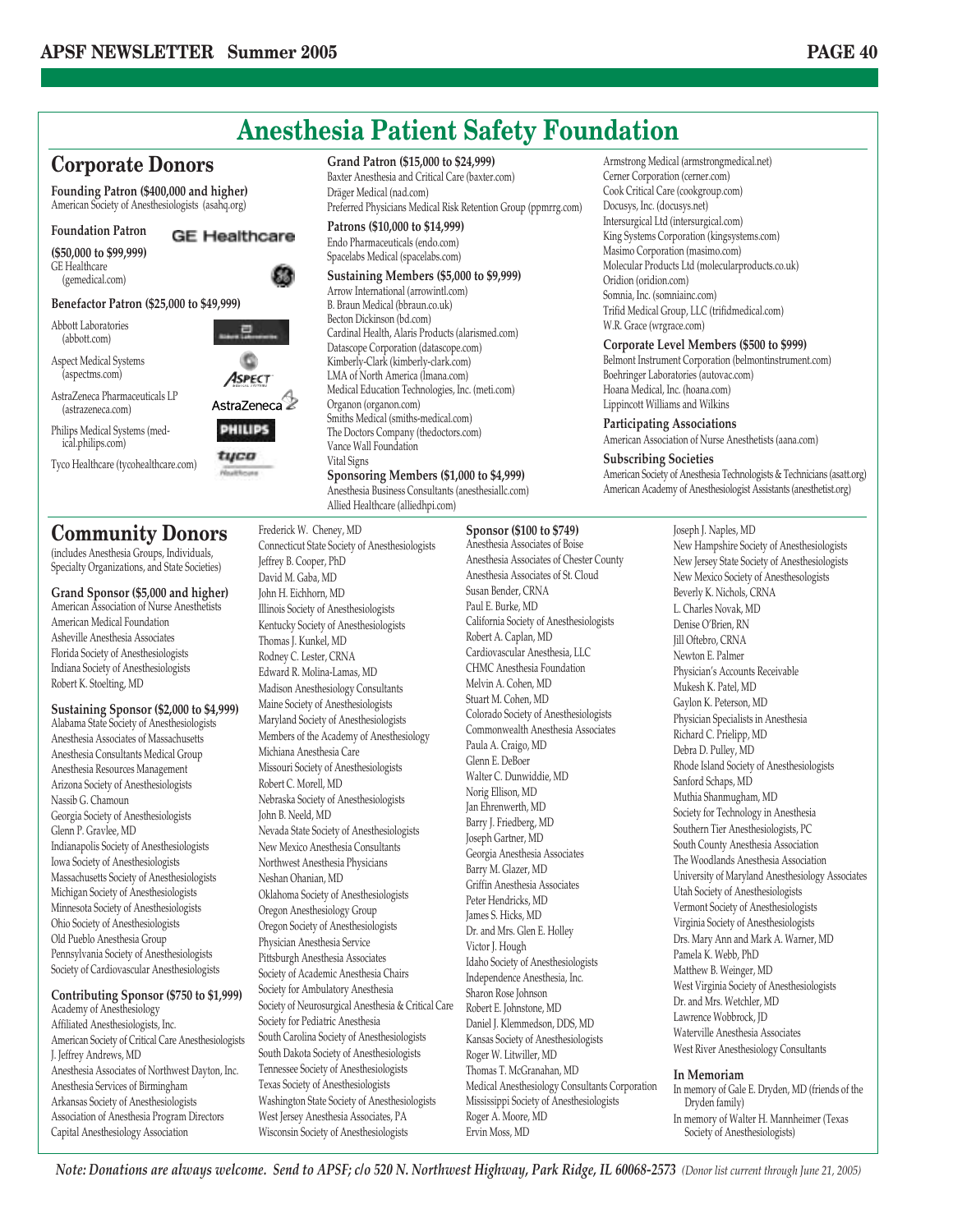### **Epidurals for Labor Are Labor Intensive Letters to the Editor:**

#### **To the Editor:**

I read the recent APSF edition regarding fatigue and sleep deprivation with great interest as I myself struggled to stay awake one morning after call. It occurred to me that in my 20 years of practice that by far the greatest cause of fatigue, stress, and sleep deprivation to me has been the escalating and incessant demands of obstetrical anesthesia and specifically labor epidurals. The evolving standard of "every woman in labor deserves an epidural upon request" has enabled a small subgroup of patients to consume a disproportionately large amount of available anesthesia manpower. What was once a privilege of a few has become an entitlement to all and a tremendous drain on anesthesia resources.

I would estimate that labor epidurals represent less than 5% of patient volume and reimbursement to us nationwide but account for greater than 50% of the demand for after hour anesthesia services.

If we, as a specialty, are serious about addressing the problem of fatigue caused by sleep deprivation, the obvious place to start would be to re-evaluate our professional obligation to perform these underfunded and non-essential procedures after hours.

The standards set for us by hospital administrators, obstetricians, and our own ASA, regarding provision of labor epidural analgesia are not feasible in hospitals where anesthesia providers must work the next day following call. Total ablation of labor pain is a noble goal, but the cost to anesthesia providers in monetary and physical expenditure far exceeds the reimbursement. We should not have to "burn the candle at both ends" in order to appease one overly demanding group of patients by night and risk detriment to others who are entitled to our best efforts by day. Those of us in small groups who toil under these conditions could use some relief. I hope ASA and APSF policy makers are listening and can help in this regard.

*Sincerely, TH Parker, Jr., MD Memorial Hospital Bainbridge, Georgia*

> *Improved APSF website* **www.apsf.org**



#### **To the Editor:**

I am writing in response to the topic of fatigue and the practice of anesthesiology. It has been said that common sense cannot be taught in schools. Fatigue and performance are negatively correlated, as we all know from the admonishments to get a good night's rest before exams. Don't patients deserve even more consideration? Overworked doctors and medical errors have been a flashpoint for discussion ever since I was a resident 18 years ago. And we are still doing research to find out how many medical errors are committed while fatigued.

Why do we need more studies to prove this? Do you really think that the true incidence of death or permanent injury will be discovered this way without exposing individuals, administrators, and hospitals to liability? I've learned all I need to know about vigilance as a truck driver. Vigilance is necessary to prevent accidents. Fatigue swallows up vigilance. But there's more. Fatigue depletes our cognitive power, diminishes our ability to retrieve critical information, and betrays our best intentions. We fail to see the obvious treatment and anesthetic options when fatigued. And even if we do, the energy to act on the knowledge of the best treatment plan is gone.

I find no reason for this continuing dialogue – fatigue and what to do about it other than an economic one: it costs more to hire additional people. Yet the economic costs of decreased productivity from injury due to medical errors is in the billions of dollars. Until our leadership recognizes that this is money we pay for as a society, which eventually impacts on our health care costs and our compensation, this cognitive dissonance will continue. As a matter of conscience, I as an individual will manage my fatigue in a way that occurs commonly, if covertly. I will not relieve my colleagues for breaks on certain occasions, nor will I accept responsibility to conduct an anesthetic for their ASA class IV patient just to facilitate the OR schedule. I will take my time to answer my pages. I will not move any faster to do endoscopy cases just because someone has just decided to add on 3 more cases to an already full schedule. Without the element of risk, we can all be the good Samaritans that we imagined ourselves to be when we applied to medical school. With risk, everything changes. Let us stand up and fight to protect our patients instead of finding yet another way to bend over and accommodate an overly demanding system, because the next bending over may just break our backs.

*Herb Lee, MD North Brunswick, NJ*

### **Anesthesia Technicians Are Professionals Too**

#### **To the Editor:**

I would like to clarify for the readers of this publication who may have been offended by the comment made in response to an article in the Winter 2004-2005 issue of your newsletter, "Reader Calls for Professionalism." I quote, "I would like to think that we are all professionals and not just technicians." The definition of a technician is: a) of, relating to, or characteristic of a profession; b) engaged in one of the learned professions; c) characterized by or conforming to the technical or ethical standards of a profession.

Why would a reader feel the need to respond to the comment about "being a professional and not just a technician"? The *APSF Newsletter* is read by many anesthesia technicians who wish to enhance their knowledge in their profession of anesthesia. The need for anesthesia technicians in the field of anesthesia has grown tremendously, and as it continues to grow, the skills must continue to improve in order to provide the safest environment for the providers and the patients who rely on the professionals in the field of anesthesia. "Just a technician" implies that technicians are not a valuable asset to the anesthesia team. This was clearly not the intent of the writer. I would like to think that the reason for reading this publication is to further our knowledge in our profession, thereby eliminating the possibility of repetitive, career-ending mistakes, and gaining the knowledge needed to give patients the best and safest care possible while their lives are in our hands.

I will continue to increase my knowledge as an anesthesia technician by reading this publication and any other publication that may benefit my profession. After all, this is what a technician must do: to be a professional!

*Daniel A. Clark, Cert. A.T. Jacksonville, FL*

#### **Editor's Note:**

**We would like to apologize for any negative connotation to Mr. Clark and to the many professional anesthesia technicians who contribute their important skills and effort to patient care.**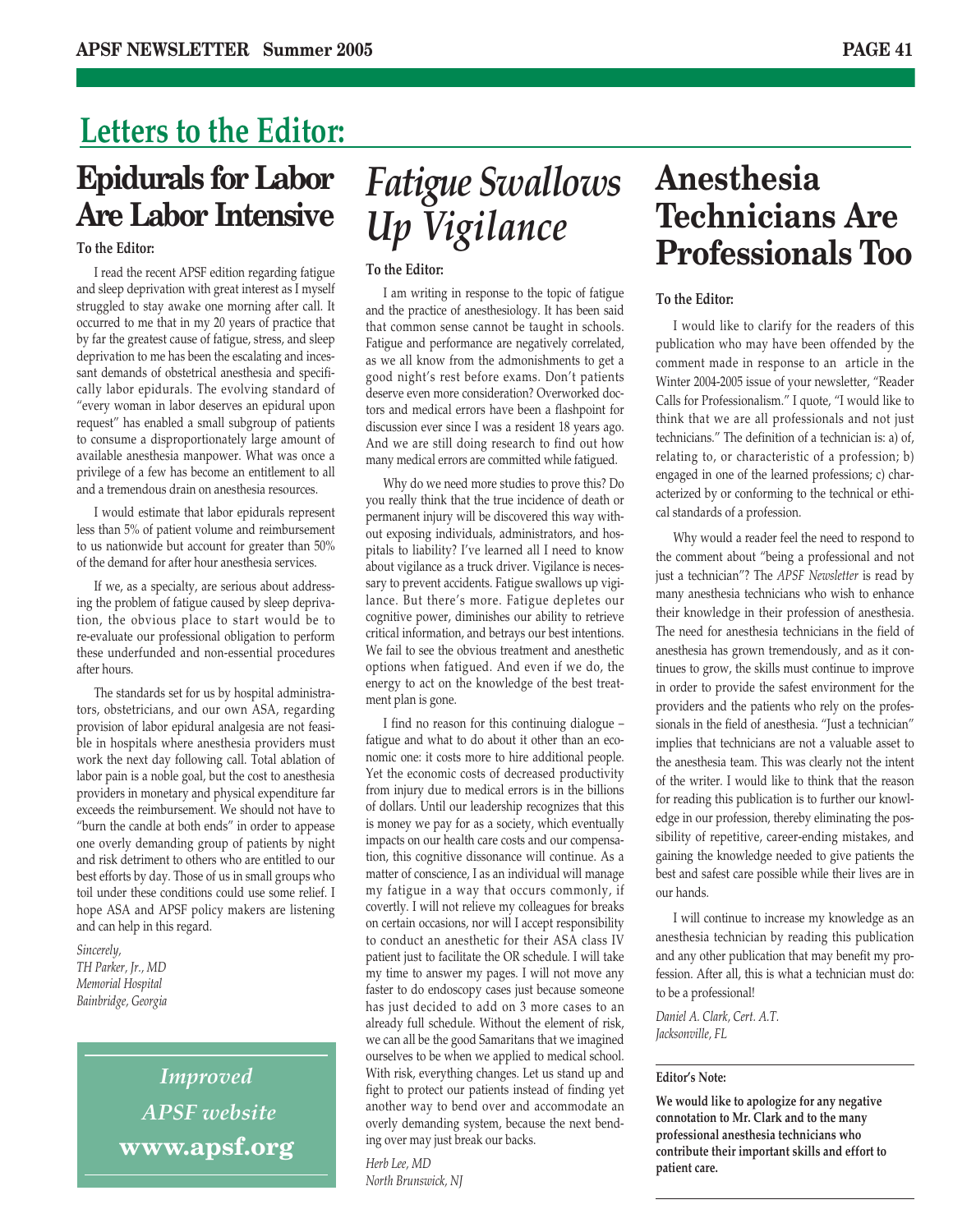### **Letters to the Editor:**

### **Monitoring Neuromuscular** Silenced Alarm *Results in* **Blockade Often Overlooked**

#### **To the Editor:**

I am not a constant reader of the *APSF Newsletter* so perhaps I've missed the APSF's position on this topic; nevertheless, I think it represents a subject worthy of APSF attention. As a supposed "authority" on the clinical use of neuromuscular blocking agents (NMBA), I still come across clinicians who opine, "I haven't used a peripheral nerve stimulator (PNS) in 20 years and I see no reason to start now." On a recent visit to a well respected academic medical center, the anesthesiologist in charge of pediatric anesthesia told me that he never uses PNS units since they "don't work in kids."

While a recent editorial opinion (*Anesthesiology* 2003;98:1037-9) certainly does not support these ideas, I am unaware of any published clinical guidelines by organizations such as the APSF or the ASA on the subject. I think the time has come for these societies to clearly state that the administration of nondepolarizing relaxants in the absence of neuromuscular monitoring represents substandard care.

In a letter to a correspondent, I noted in part. . .

"I agree that there are only limited outcome data (*Acta Anaesthesiol Scand* 1997;41:1095-1103) to suggest that patients who arrive in the PACU with TOF ratios of 0.50, for example, have a significantly increased morbidity or mortality compared to indi-



viduals who have attained a TOF ratio > 0.80. To prove this thesis would require a rather massive project that is not likely to be funded. However, anesthesiology as a specialty has been lauded for the drop in anesthesia risk, which has been documented over the last 20 years. Improvements in monitoring have been cited as a major determinant of this perceived improvement in outcome. Nevertheless, there is little evidence-based data that clearly show that pulse oximetry or capnography in fact reduces overall morbidity. Yes, anecdotal reports abound, but the same can be said for the use of objective neuromuscular monitoring.

"When I was a resident (over 40 years ago) we did not have or routinely use electrocardiography, pulse oximetry, capnography, anesthetic agent monitors, or cerebral-function physiologic monitors. Nor did we miss them. Now I would feel naked without them. Do I use the TOF-Watch or the Datex M-NMT module in every case where nondepolarizing blocking drugs are administered? No. However, I sincerely believe that this monitoring modality should be routinely **available** to the anesthesiologist. My experience suggests that it is a great pedagogical tool. What it teaches is that clinical judgment is often wrong."

*Aaron F. Kopman, MD New York, NY*

#### **Noise Pollution Obscures Pulse Ox Tone**

**To the Editor:** 

While I agree that the pulse oximeter tone, alarms, and so forth should be audible and that the pulse oximeter tone should reflect the patient's oxygen saturation, it is often VERY difficult to hear these sounds over the 80-90 decibel sound pressure level of the music being blasted by the surgeons (and, unfortunately, now the anesthesia teams).

We need a limit on the volume of the "music" that is played in the OR. Often, when I am doing a case where I have had to place a temporary pacemaker (like a pacemaker-dependent patient having a mastectomy overlying the generator), many of the surgeons play music loudly enough that I have to turn it down myself.

It is only a matter of time before someone (the patient) gets hurt.

*Marc A. Rozner, PhD, MD Houston, TX* 

# *"Near-Miss"*

#### **To the Editor:**

I read with interest the deliberations regarding the use and abuse of alarms in the anesthetic environment in the Winter 2004-05 issue of the *Newsletter.* During my residency training I observed a near miss where a resident had silenced all monitoring alarms during a coronary artery bypass graft procedure. The resident disconnected the breathing circuit while the surgeon incised the sternum. He then forgot to reconnect it. It was only when I walked into the OR and asked why the pulse oximeter was reading 20% that he realized what had happened. Frantic efforts ensued and fortunately the patient came to no harm. But it was a salutary lesson for both of us.

I routinely use all monitors available. During my preoperative check of the anesthetic machine, I also check and activate all monitoring alarms. Some anesthetic machines and monitors are set automatically to default settings that are not appropriate. For example, monitors that have been in use recently in our hospital set the default lower oxygen saturation alarm to 88%. Following the recommendation of a colleague I set mine higher and now use 95% as the lower limit of oxygen saturation that I will accept. This gives early warning while there is still time to react.

In my practice the use of pulse oximeter tone is essential. I am continually amazed to see senior colleagues switch this off and rely on the single beat of the EKG monitor. Residents working in our team are routinely taught to use pulse oximeter tone at all times, and we stress all the information this provides: oxygen saturation, the presence of sinus rhythm or arrhythmias, and indication of cardiac arrest . We continually emphasize the importance of "tuning in their ears to the tone." Its absence or change should spark immediate investigation, particularly when they are away from the "anesthetic end of the table."

*Robert N. Norton, BSc, MBChB, FRCA Kent, UK*

SUPPORT YOUR APSF Your contribution is appreciated!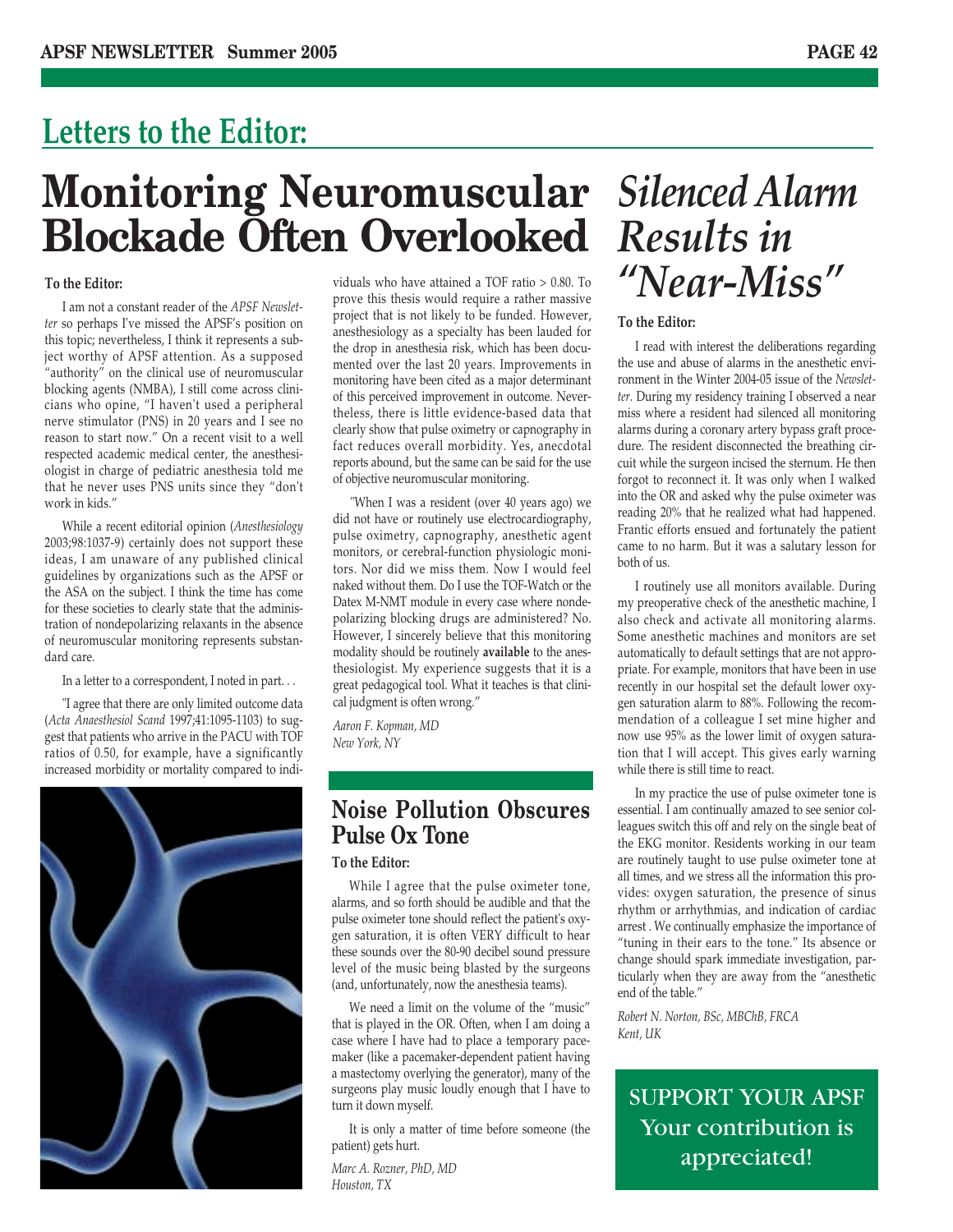#### **More Photos From the Absorbent Conference** *(Article on Front Page)*



*Representatives from Absorbent Manufacturing join with APSF to explore safety considerations of absorbent dessication on April 27th, 2005 in Chicago, IL. Participants are (top row, left to right) Jeffrey Mack; Randall Ostroff, MD; Jonathan Deutsche, MD; Juergen-Ralf Lange; Christoph Manegold; Robert Stoelting, MD (APSF President); (bottom row, left to right) Michael Olympio, MD; Mike Holder; Dr. Michael Clarke; Dr. Ciarán Magee; Michael Mitton, CRNA.*



*Dr. Edmond I Eger, II, MD, addresses participants at Absorbent Conference.* 

# **MHAUS Reports**

**"MHAUS," From Page 31**

*Dr. Ganesh is Assistant Professor of Anesthesia at the Department of Anesthesiology and Critical Care Medicine, The Children's Hospital of Philadelphia, PA.*

*Dr. Saubermann is Frances F. Foldes Professor and Chairman of the Department of Anesthesiology, Albert Einstein College of Medicine, Montefiore Medical Center, NY.*

*Dr. Nicolson is Professor of Anesthesia, Associate Anesthesiologist-in-Chief and Director of the Division of Cardiothoracic Anesthesiology, Department of Anesthesiology and Critical Care Medicine, The Children's Hospital of Philadelphia, PA.*

#### **Reference**

1. Larach MG, Rosenberg H, Gronert GA, Allen GC. Hyperkalemic cardiac arrest during anesthesia in infants and children with occult myopathies. *Clin Pediatr* (Phila) 1997;36:9-16.